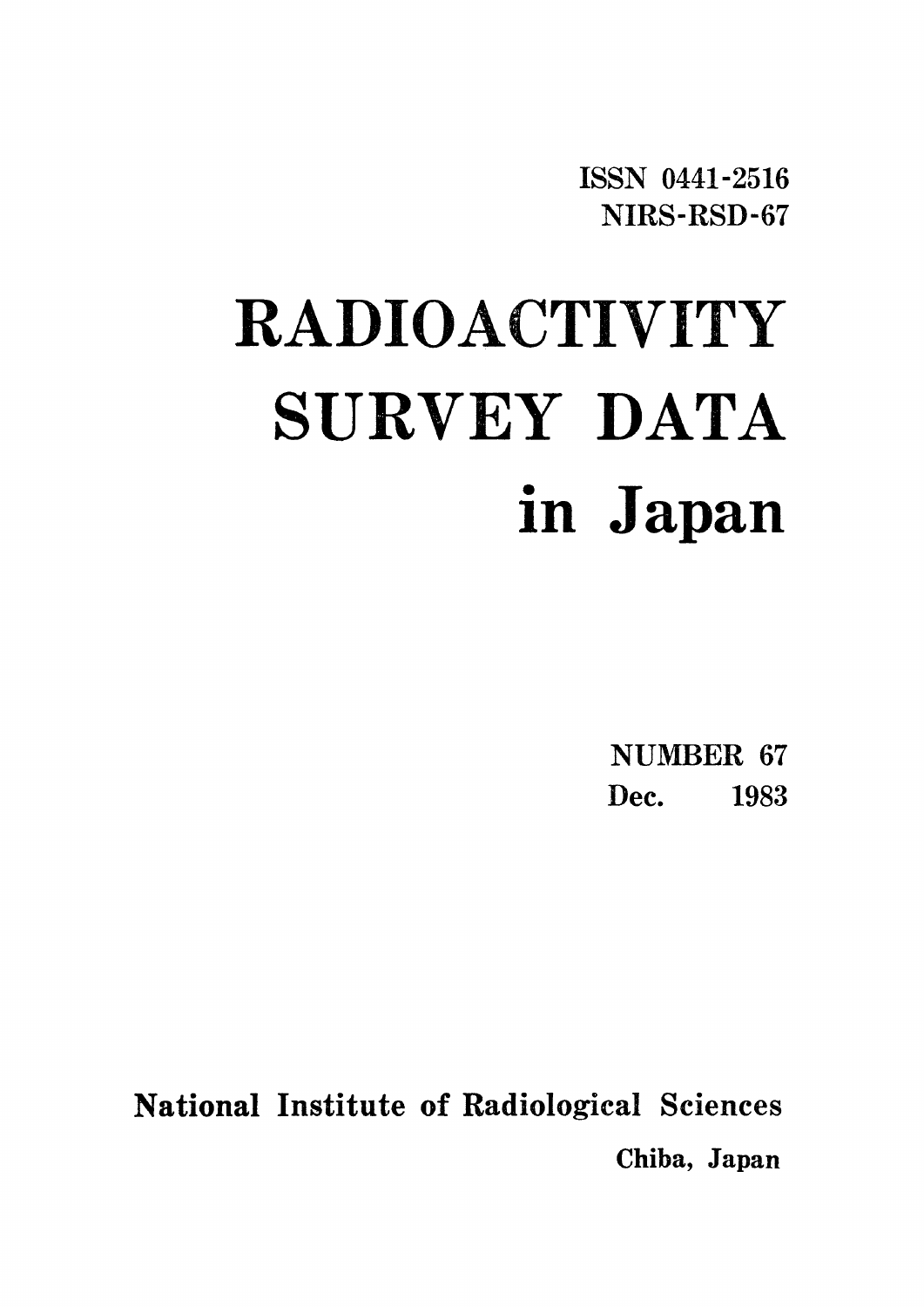# Radioactivity Survey Data inJapan

# Number 67

# December 1983

#### **Contents**

|    |                 |                                                                                                                                                  | Page |
|----|-----------------|--------------------------------------------------------------------------------------------------------------------------------------------------|------|
|    |                 | (Japan Chemical Analysis Center)                                                                                                                 | 1    |
| 1. |                 | Collection and pretreatment of samples (and accommodation of the collection and pretreatment of samples (and accommodation of the collection and | 1    |
| 2. |                 | Preparation of samples for analysis (and accommodation of samples for analysis) (and accommodation of samples                                    | 3    |
| 3. |                 | Separation of Strontium-90 and Cesium-137 (and accommodation of Strontium of Strontium                                                           | 3    |
| 4. |                 | Determination of stable strontium, calcium and potassium <b>contract to the strong of the Strong</b>                                             | 4    |
| 5. | <b>Counting</b> |                                                                                                                                                  | 4    |
| 6. | <b>Results</b>  |                                                                                                                                                  | 5    |
|    | (1)             |                                                                                                                                                  | 5    |
|    | $(2) - 1$       | (producing districts)                                                                                                                            | 7    |
|    | $\cdot$ 2       | (consuming districts)                                                                                                                            | 8    |
|    | $(3) - 1$       | Strontium-90 and Cesium-137 in Milk<br>(producing districts for WHO program)                                                                     | 10   |
|    | -2              | Strontium-90 and Cesium-137 in Milk<br>(consuming districts)                                                                                     | 12   |
|    | $-3$            | Strontium-90 and Cesium-137 in Milk<br>(producing districts for Domestic program)                                                                | 13   |
|    | $\cdot$ 4       | (powder milk)                                                                                                                                    | 15   |
|    | $(4) - 1$       | Strontium-90 and Cesium-137 in Vegetables<br>(producing districts)                                                                               | 16   |
|    | $\cdot$         | (consuming districts)                                                                                                                            | 18   |
|    | (5)             | (Japanese tea)                                                                                                                                   | 20   |
|    | (6)             | Strontium-90 and Cesium-137 in Sea fish                                                                                                          | 21   |
|    | (7)             | Strontium-90 and Cesium-137 in Freshwater fish                                                                                                   | 24   |
|    | (8)             |                                                                                                                                                  | 26   |
|    | (9)             | Strontium-90 and Cesium-137 in Seaweeds                                                                                                          | 28   |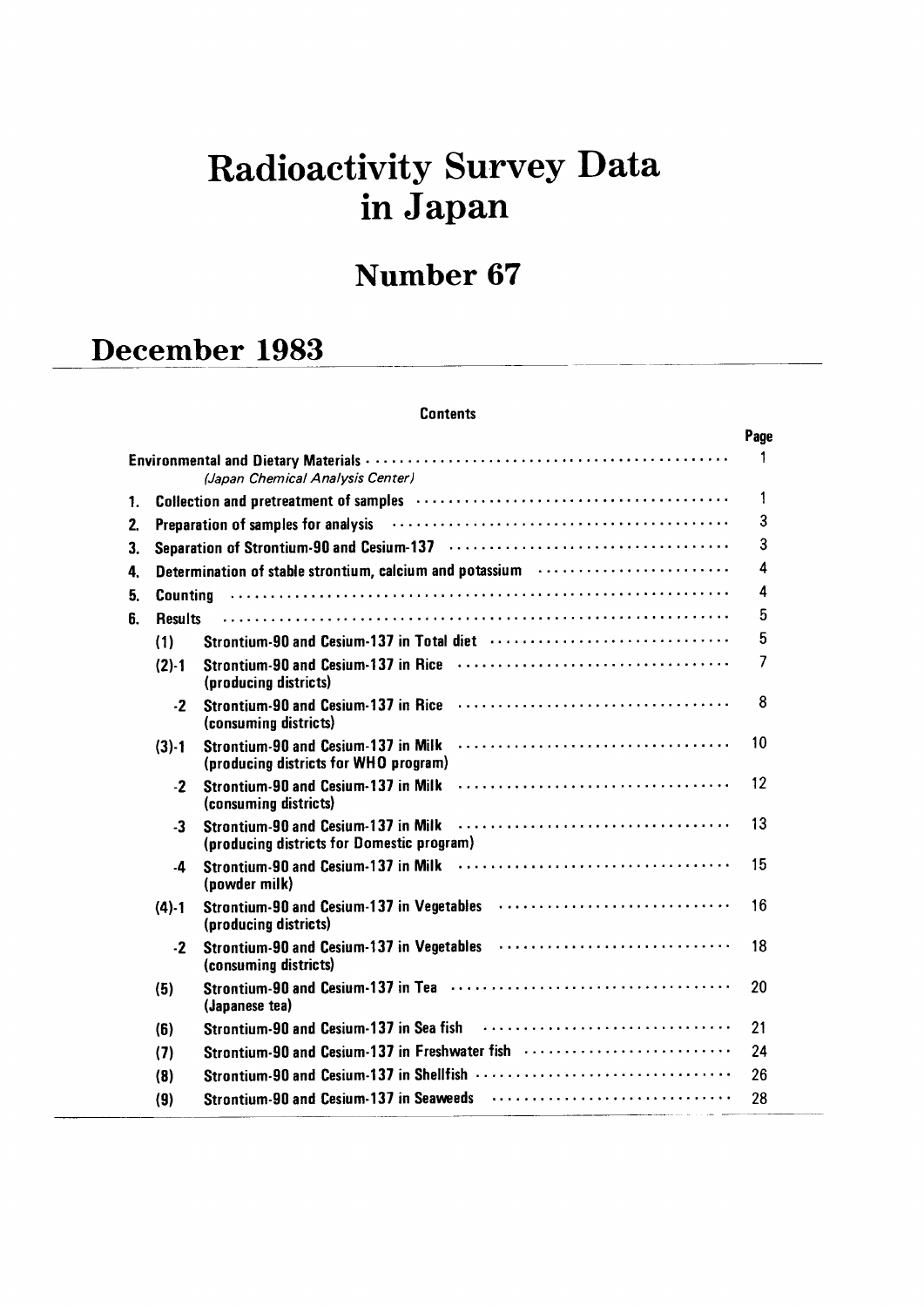#### **Environmental and Dietary Materials\***

#### (Japan Chemical Analysis Center)

#### 1. **Collection and pretreatment of samples**

 $(1)$ Rain and dry fallout

Rain and dry fallout was collected monthly on a sampling tray, approximately 5000  $\text{cm}^2$  in area, which was filled with water to a depth of 1 cm at the beginning of every month.

The sample was filtered after strontium and cesium carriers were added. The tray was washed with  $5\ell$  of distilled water and the washing was combined to the filtrate. The sample was passed through a cation exchange column (500 m $\ell$  of Dowex 50W X8, 50  $\sim$ 100 mesh, Na form) at a rate of 80 m $\ell$ /min.

#### Airborne dust  $(2)$

Airborne dust was collected by an electrostatic precipitator or a filter air sampler for every three months at a rate of more than 3000 m<sup>3</sup> per month. The sampling was done 1 to 1.5 meters above the ground.

#### $(3)$ Service water and freshwater

Service water, 1000 each, was collected at an intake of the water-treatment plant and at the tap after water was left running for five minutes. Water, to which added carriers of strontium and cesium immediately after sampling, was vigorously stirred and filtered. The subsequent process was the same as that described in the section (1). Freshwater was treated in the same way as the service water.

#### $(4)$ Soil

Soil was collected from the location in the spacious and flat area without past disturbance on the surface caused by duststorms, inflow and outflow due to precipitation, and so on. Any places located under trees in a forest, in a stony area or inside of river banks were avoided. Soil was taken from two layers of different depths,  $0 \sim 5$  cm and  $5 \sim 20$  cm. In the course of air-drying, lumps were crushed by hand, and roots of plants and pebbles were removed. The soil was then passed through a 2 mm sieve to remove small gravels.

#### $(5)$ Sea water

Sea water was collected at the fixed stations where the effect of terrestrial fresh water from rivers was expected to be negligibly small. A special consideration was also given to weather conditions. The sampling was carried out when there was no rainfall for the last few days. To prevent contamination, water samples were collected at the bow of a sampling boat just before she stood still by scooping surface water using a polyethylene bucket. Immediately after the collection, the samples were acidified to a pH lower than 3 by adding concentrated hydrochloric acid in a ratio of 1 m $\ell$  to 1  $\ell$  of sea water, and then stored in 20  $\ell$  polyethylene containers. The sampling equipments as well as containers were thoroughly rinsed with dilute hydrochloric acid and then with distilled water before use. Two hundred milliliters of sea water was also collected at the same stations for the determination of chlorinity.

#### $(6)$ Sea sediments

Sediment was collected in the same area as that for the sea water sample, taking the following criteria into account:

- The depth of water exceeds 1 m at low  $\overline{a}$ . tide.
- No significant sedimental movement is h. observed in the vicinity of concern.
- Mud, silt and fine sand are preferable. c.

A conventional sediment sampling device was used for collecting the top few centimeters of surface sediment. Approximately 4 kg of the sample in wet weight was spread on a large porcelain dish and dried in an electric oven at 105 to 110 °C to a constant weight.

#### **Total diet**  $(7)$

A full one day ordinary diet including three meals, water, tea and other in-between snacks for five persons was collected as a sample of "total diet". The sample in a large stainless steel pan was carbonized carefully by direct application of gas flame, and was transferred to a porcelain dish and then ashed at 500°C in an electric muffle furnace.

#### $(8)$ Rice

Polished rice was collected in producing districts at the harvest and in consuming areas when new crops were first put on sale. The sample was carbonized and ashed in a porcelain dish.

<sup>\*</sup> Samples were sent to the Center from 32 contracted prefectures.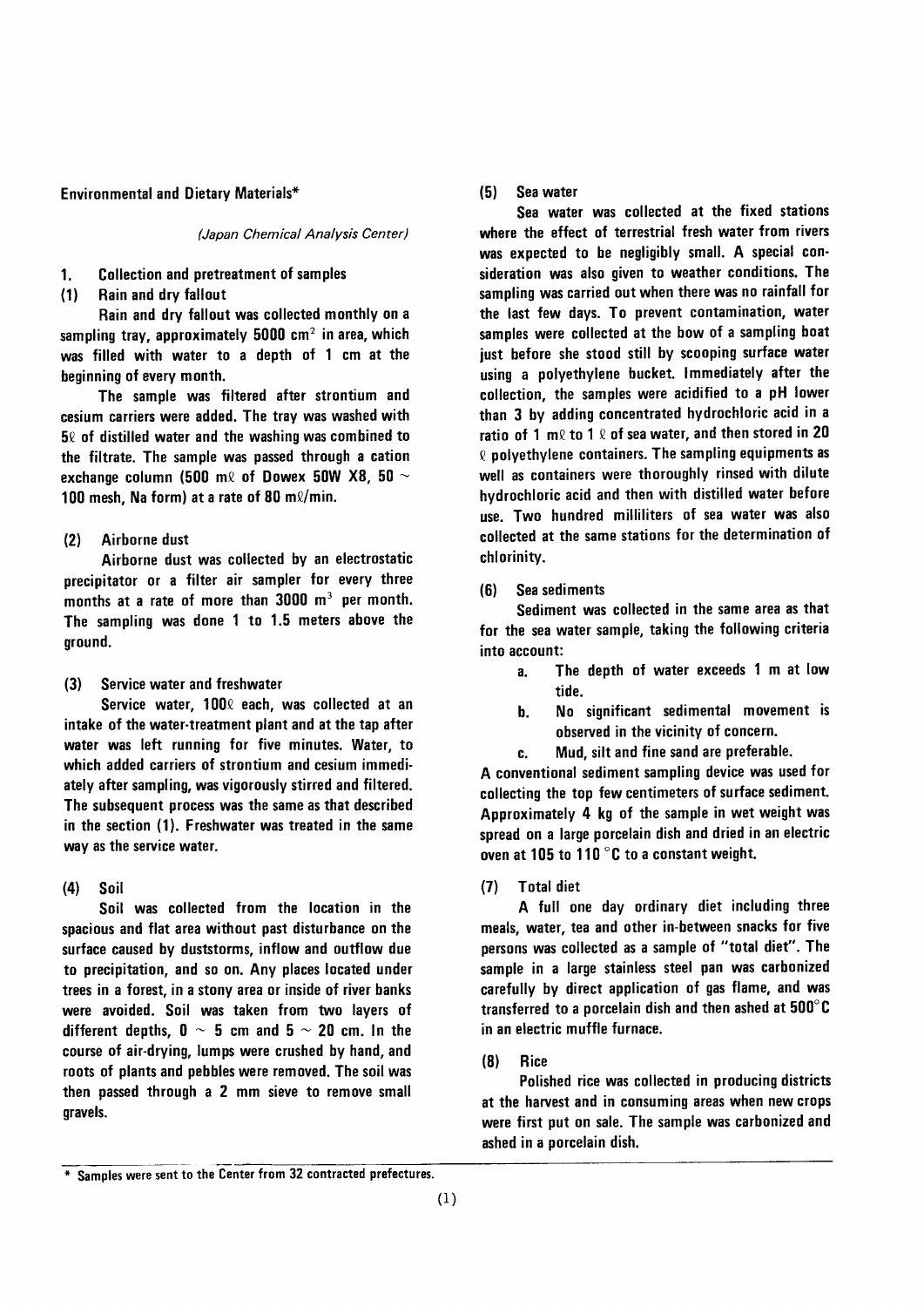#### $(9)$ Milk

Raw milk was collected in producing districts and commercial milk was purchased in consuming districts. Milk in a stainless steel pan or a porcelain dish was evaporated to dryness followed by carbonization and ashing.

#### (10) Vegetables

Spinach and Japanese radish were selected as the representatives for leaf vegetables and for non-starch roots, respectively. After removing soil, the edible part of vegetable sample was dried and carbonized in a stainless steel pan or a porcelain dish.

#### $(11)$  Tea

Five hundred grams of manufactured green tea was collected, carbonized and ashed in a stainless steel pan or a porcelain dish.

#### (12) Fish, shellfish and seaweeds

Sea fish and freshwater fish a.

Fish was rinsed with water and blotted with a filter paper. Only the edible part was used in case of larger sized fish, and the whole part was used in case of smaller ones. Each sample was weighed and placed in a stainless steel pan or a porcelain dish. After carbonized, the sample was ashed in an electric muffle furnace.

> **Shellfish**  $\mathbf{h}$ .

Approximately 4 kg of shellfish including the shells was collected or purchased. After removing the shells, it was treated in the same way as that for the sea fish.

#### **Seaweeds** c.

Edible seaweeds were collected and rinsed with water to remove sand and other adhering matters on the surface. These were removed of excess water, weighed, dried and ashed.

Table 1 shows detailes of sample collection.

| Sample                                    | Frequency of sampling                | Quantity of sample               |
|-------------------------------------------|--------------------------------------|----------------------------------|
| $=$ Environmental materials $=$           |                                      |                                  |
| (1) Rain and dry fallout                  |                                      |                                  |
| for domestic program<br>1                 | monthly                              |                                  |
| for WHO program<br>2                      | monthly                              |                                  |
| Airborne dust<br>(2)                      | quarterly                            | $>3000 \text{ m}^3/\text{month}$ |
| Service water and freshwater<br>(3)       |                                      |                                  |
| Service water (sourse water)<br>1         | semiyearly (June and December)       | $100 \ell$                       |
| Service water (tap water)<br>2            | semiyearly (June and December)       | $100 \ell$                       |
| Freshwater<br>3.                          | yearly (fishing season)              | $100 \ell$                       |
| Soil<br>(4)                               |                                      |                                  |
| $0 \sim 5$ cm<br>1                        | yearly (June or July)                | 4 kg                             |
| $5 \sim 20$ cm<br>$\mathcal{L}$           | yearly (June or July)                | $4$ kg                           |
| (5) Sea water                             | yearly (July or August)              | 40 R                             |
| Sea sediments<br>(6)                      | yearly (July or August)              | $4$ kg                           |
| = Dietary materials $=$                   |                                      |                                  |
| (7) Total diet                            | semiyearly (June, November or        | daily amount for 5 person        |
|                                           | December)                            |                                  |
| $(8)$ Rice                                |                                      |                                  |
| producing districts<br>1                  | yearly (harvesting season)           | 5 kg (polished rice)             |
| $\mathbf{2}$<br>consuming districts       | yearly (harvesting season)           | 5 kg (polished rice)             |
| Milk<br>(9)                               |                                      |                                  |
| producing districts for<br>1              | quarterly (February, May, August and | 3 Q                              |
| WHO program                               | November)                            |                                  |
| producing districts for<br>$\mathfrak{D}$ | semiyearly (February and August)     | 3 Q                              |
| domestic program                          |                                      |                                  |

Table 1 Details of sample collection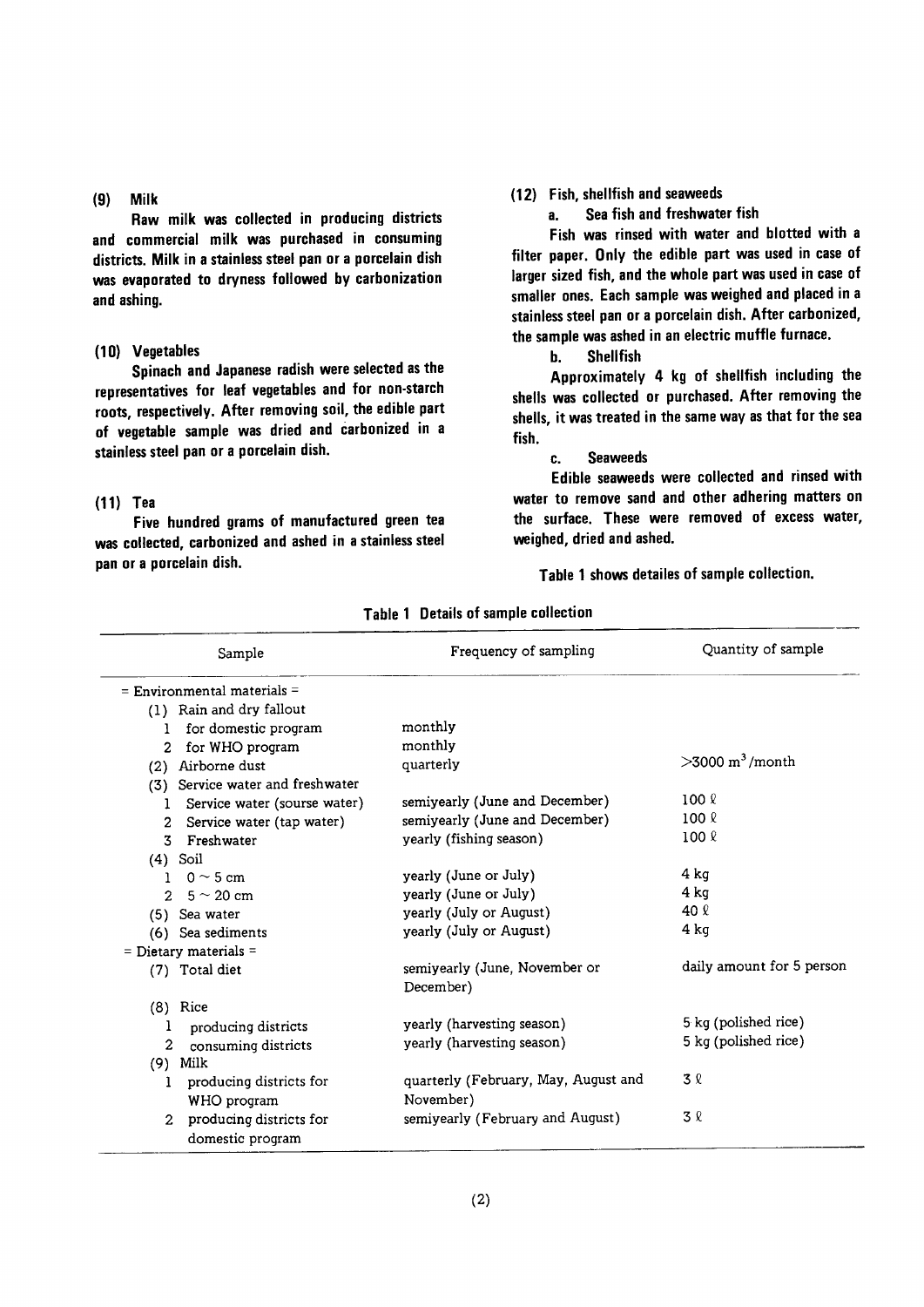|                                                 | Sample                                                | Frequency of sampling                                                                                    | Quantity of sample                       |
|-------------------------------------------------|-------------------------------------------------------|----------------------------------------------------------------------------------------------------------|------------------------------------------|
| 3.                                              | consuming districts<br>powdered milk                  | semiyearly (February and August)<br>semiyearly (April and October)                                       | 3 l<br>$2 \sim 3$ kg                     |
| (10) Vegetables<br>$\overline{2}$<br>$(11)$ Tea | producing districts<br>consuming districts            | yearly (harvesting season)<br>yearly (harvesting season)<br>yearly (the first harvesting season)         | 4 ka<br>4 ka<br>500 g (manufactured tea) |
| Sea fish<br>2.<br>Shellfish<br>Seaweeds         | (12) Fish, shellfish, and seaweeds<br>Freshwater fish | yearly (fishing season)<br>yearly (fishing season)<br>yearly (fishing season)<br>yearly (fishing season) | 4 ka<br>4 ka<br>4 kg<br>$2 \sim 3$ kg    |

#### Preparation of samples for analysis  $2.$

#### Rain, service water and freshwater  $(1)$

Strontium and cesium were eluted with hydrochloric acid from the cation exchange column. The residue of rain sample on the filter paper was ashed in an electric muffle furnace and the ash was dissolved in hydrochloric acid. The insoluble part was filtered and washed. The filtrate and the washings were combined to the previous eluate and used for radiochemical analysis.

#### Soil  $(2)$

Air-dried soil was passed through a 20 mesh sieve. The sieved sample was heated, in the presence of strontium and cesium carriers, together with sodium hydroxide. The sample was then heated with hydrochloric acid and the insoluble part was filtered and washed. The combined solution of the filtrate and washings was used for radiochemical analysis.

#### Sea sediments  $(3)$

After removal of pebbles, shells and other foreign matters, the sediment sample was dried in a hot-air oven and ground finely with a mortar. The sample was passed through a 20 mesh sieve. The further preparation of the sample was the same as that described in the section  $2(2)$ .

#### $(4)$ **Rice**

The ashed sample was pulverlized with a porcelain mortar and passed through a 42 mesh sieve. The sieved sample to which both strontium and cesium carriers were added, was digested with hydrochloric acid by heating. After the sample was heated again with nitric acid to dryness, strontium and cesium were extracted with hydrochloric acid and water. The insoluble part was filtered and washed. The filtrate and washings were combined for subsequent radiochemical analysis.

Airborne dust, diet, milk, vegetable, fish and  $(5)$ shellfish, seaweeds, tea, and others

These ashed samples were treated with the same procedure as that described in the section 2-(4).

3. Separation of strontium-90 and cesium-137

#### $(1)$ Strontium-90

Sample solutions, prepared as in the foregoing sections  $2-(1)$  through  $2-(5)$ , were neutralized with sodium hydroxide. After sodium carbonate was added, the precipitate of strontium and calcium carbonates was separated. The supernatant solution was retained for cesium-137 determination. The carbonates were dissolved in hydrochloric acid and calcium and strontium were precipitated as oxalates. The precipitate was dissolved in nitric acid and strontium was separated from calcium by successive fuming nitric acid separations. Iron scavenge was made after addition of ferric iron carrier followed by barium chromate separation after addition of barium carrier to remove radium, its daughters and lead. Strontium was recovered as carbonate, and the precipitate was dried and weighed to determine strontium recovery. The strontium carbonate was dissolved in hydrochloric acid and the iron carrier was added. The solution was allowed to stand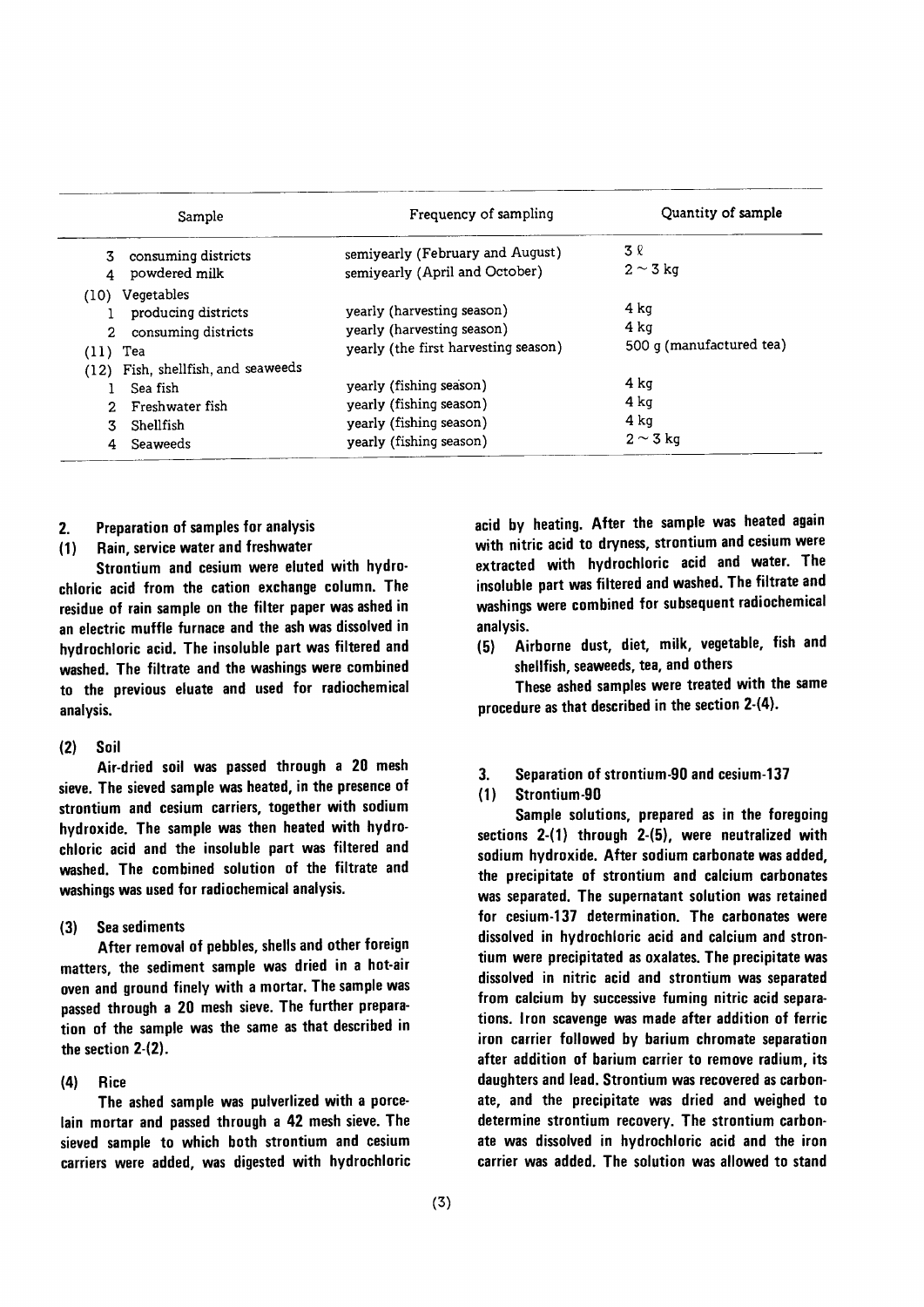for two weeks for strontium-90 and yttrium-90 to attain equilibrium. The yttrium-90 was coprecipitated with ferric hydroxide and the precipitate was filtered off. washed and counted.

#### Cesium-137  $(2)$

The supernatant separated from the strontium fraction in the solution was acidified with hydrochloric acid. While stirring the solution, cesium was adsorbed on ammonium molybdophosphate.

After filtered off and washed with dilute nitric acid, the precipitate was dissolved in 2.5N sodium hydroxide solution. Ammonia was removed completely from the solution by boiling. The solution was adjusted to pH 8.2 with hydrochloric acid and allowed to cool. Molybdenum hydroxide which came out in the solution, was filtered off and washed with water. In such circumstance that ontamination by rubidium-87 was not negligible for the measurement of cesium-137, the following ion-exchange procedure was applied. A fixed amount of ferric chloride solution was added to the solution dissolved with 2.5N sodium hydroxide. Ammonia and molybdenum hydroxide were removed as described above. Ethylenediaminetetraaceticacid tetrasodium salt was added to the filtrate and washings. Cesium and rubidium were adsorbed on a cation exchange resin. Cesium was separated from rubidium by eluting with hydrochloric acid.

To this eluate or the filtrate and washings after removing molybdenum hydroxide, chloroplatinic acid solution was added to precipitate cesium. The precipitate was filtered onto a tared paper in a demountable filter and washed with water and then ethanol. After fixing the filter paper on a tared planchette and drying it, the chemical yield of cesium was determined by weighing the precipitate with the planchette. Radioactivity from cesium-137 was measured for this precipitate.

#### Determination of stable strontium, calcium and 4. potassium

A weighed amount of soil or sea sediment was treated under heating with sodium hydroxide and then with hydrochloric acid for extraction. A weighed aliquot of ashed samples of total diet, vegetables, milk, fish, shellfish or seeweeds was digested using hydrochloric acid or nitric acid, hydrofluoric acid being used when necessary. The extract was made up to an appropriate volume with dilute hydrochloric acid. The sample solution was analyzed for calcium by titration with standard potassium permanganate solution after separating calcium as oxalate. Atomic absorption spectroscopy was applied when appropriate. Stable strontium and potassium were determined by atomic absorption and flame emission spectrometry, respectively.

#### $5.$ Counting

After the radiochemical separation, the mounted precipitates were counted for activity using low background beta counters normally for 60 min. Net sample counting rates were corrected for counter efficiency. recovery, self-absorption and decay to obtain the content of strontium-90 and cesium-137 radio activity per sample aliquot. From the results, concentrations of these nuclides in the original samples were calculated.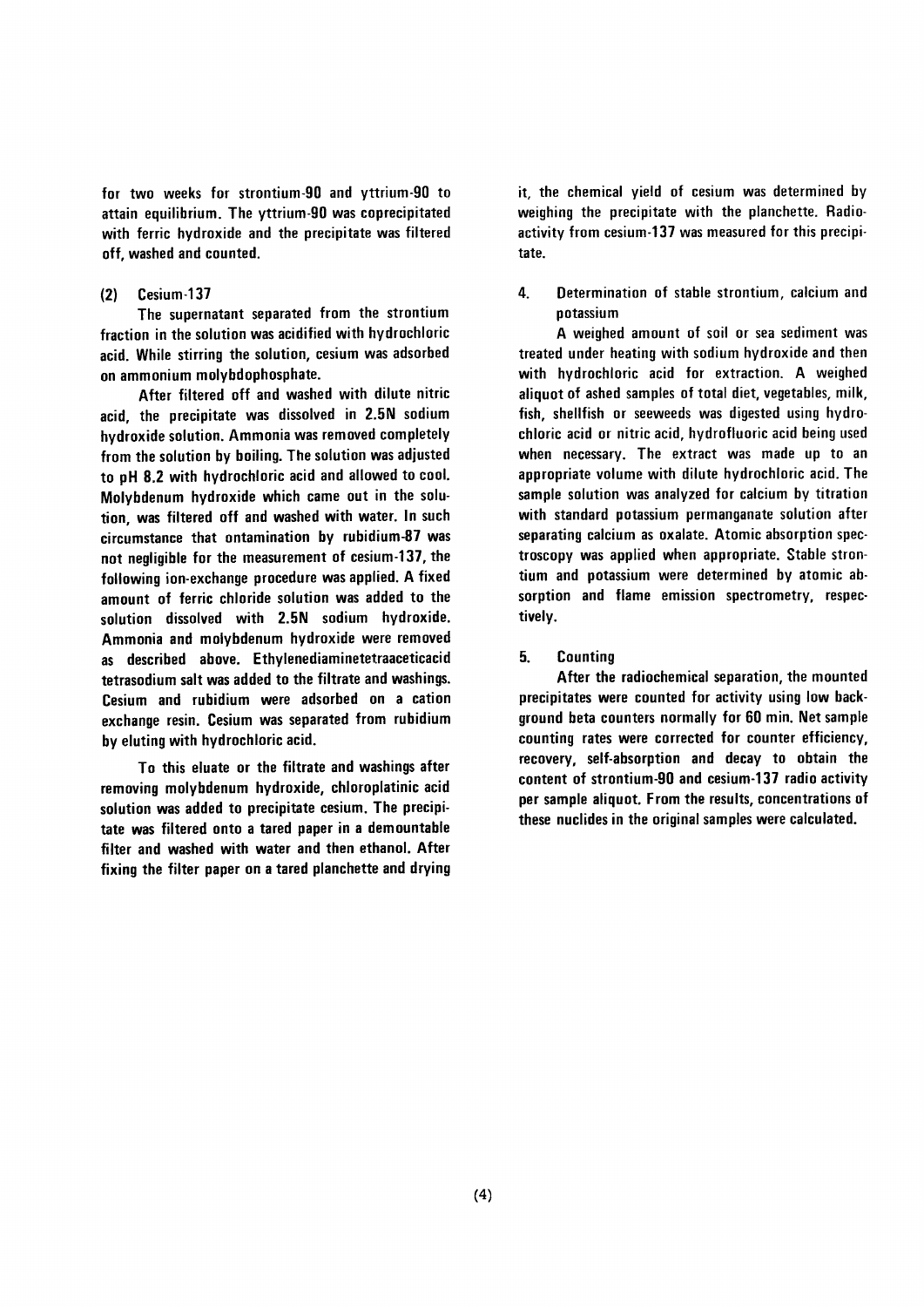#### 6. Results

#### (1) Strontium-90 and Cesium-137 in Total diet (†ro叩Jun.1983toDec.1983)

 $-$  continued from No. 65 of this publication  $-$ 

|                      | Ash                         | Ca                                                          | K          | $90$ <sub>Sr</sub>            |                |                           | $137C_S$       |
|----------------------|-----------------------------|-------------------------------------------------------------|------------|-------------------------------|----------------|---------------------------|----------------|
| Location             | $(g p^{-1}$ .<br>$d^{-1}$ ) | $(mg \cdot p \cdot 1)$ $(mg \cdot p \cdot 1)$<br>$d^{-1}$ ) | $d^{-1}$ ) | $pCi\cdot p^{-1}\cdot d^{-1}$ | S.U.           | $pCi p^{-1} \cdot d^{-1}$ | C. U.          |
| June, 1983           |                             |                                                             |            |                               |                |                           |                |
| Aomori, AOMORI       | 17.3                        | 375                                                         | 1960       | $3.1 \pm 0.34$                | $8.3 \pm 0.91$ | $3.9 \pm 0.31$            | $2.0 \pm 0.16$ |
| Fukushima, FUKUSHIMA | 16.3                        | 553                                                         | 1620       | $1.9 \pm 0.28$                | $3.4 \pm 0.51$ | $1.3 \pm 0.20$            | $0.8 \pm 0.12$ |
| Hiratsuka, KANAGAWA  | 17.8                        | 704                                                         | 2420       | $2.7 \pm 0.33$                | $3.8 \pm 0.47$ | $3.0 \pm 0.30$            | $1.3 \pm 0.12$ |
| Shizuoka, SHIZUOKA   | 19.5                        | 1010                                                        | 2730       | $3.6 \pm 0.39$                | $3.5 \pm 0.39$ | $2.5 \pm 0.31$            | $0.9 \pm 0.11$ |
| Kyoto, KYOTO         | 17.4                        | 883                                                         | 2320       | $3.3 \pm 0.38$                | $3.8 \pm 0.43$ | $2.1 \pm 0.31$            | $0.9 \pm 0.13$ |
| Neyagawa, OSAKA      | 17.0                        | 450                                                         | 2410       | $3.3 \pm 0.34$                | $7.4 \pm 0.77$ | $2.1 \pm 0.24$            | $0.9 \pm 0.10$ |
| Matsue, SHIMANE      | 20.1                        | 918                                                         | 2680       | $3.9 \pm 0.41$                | $4.2 \pm 0.44$ | $2.8 \pm 0.33$            | $1.1 \pm 0.12$ |
| Dazaifu, FUKUOKA     | 12.6                        | 431                                                         | 1840       | $1.6 \pm 0.23$                | $3.8 \pm 0.54$ | $1.8 \pm 0.21$            | $1.0 \pm 0.11$ |
| Saga, SAGA           | 16.8                        | 906                                                         | 1990       | $2.1 \pm 0.29$                | $2.3 \pm 0.32$ | $1.5 \pm 0.23$            | $0.8 \pm 0.12$ |
| Nagasaki, NAGASAKI   | 16.4                        | 717                                                         | 1840       | $1.9 \pm 0.30$                | $2.6 \pm 0.41$ | $2.0 \pm 0.23$            | $1.1 \pm 0.13$ |
| Soo-qun, KAGOSHIMA   | 16.3                        | 538                                                         | 2070       | $2.0 \pm 0.30$                | $3.6 \pm 0.56$ | $2.7 \pm 0.27$            | $1.3 \pm 0.13$ |
| July, 1983           |                             |                                                             |            |                               |                |                           |                |
| Yamagata, YAMAGATA   | 19.5                        | 682                                                         | 2590       | $1.4 \pm 0.30$                | $2.1 \pm 0.44$ | $1.9 \pm 0.28$            | $0.7 \pm 0.11$ |
| Matsuyama, EHIME     | 11.3                        | 381                                                         | 1460       | $1.4 \pm 0.21$                | $3.8 \pm 0.55$ | $0.9 \pm 0.13$            | $0.6 \pm 0.09$ |
| Naha, OKINAWA        | 16.2                        | 336                                                         | 1600       | $1.6 \pm 0.29$                | $4.7 \pm 0.87$ | $1.5 \pm 0.21$            | $0.9 \pm 0.13$ |
| August, 1983         |                             |                                                             |            |                               |                |                           |                |
| Hiroshima, HIROSHIMA | 10.5                        | 355                                                         | 995        | $1.5 \pm 0.19$                | $4.1 \pm 0.55$ | $1.4 \pm 0.16$            | $1.4 \pm 0.16$ |
| Yamaquchi, YAMAGUCHI | 17.8                        | 641                                                         | 1980       | $2.3 \pm 0.31$                | $3.6 \pm 0.49$ | $1.8 \pm 0.23$            | $0.9 \pm 0.12$ |
| September, 1983      |                             |                                                             |            |                               |                |                           |                |
| Ojika-gun, MIYAGI    | 16.6                        | 625                                                         | 2310       | $4.5 \pm 0.38$                | $7.1 \pm 0.60$ | $3.5 \pm 0.32$            | $1.5 \pm 0.14$ |
| November, 1983       |                             |                                                             |            |                               |                |                           |                |
| Akita, AKITA         | 14.2                        | 602                                                         | 1950       | $3.6 \pm 0.33$                | $6.0 \pm 0.54$ | $5.5 \pm 0.32$            | $2.8 \pm 0.16$ |
| Nishikawa, NIIGATA   | 21.5                        | 641                                                         | 2660       | $3.8 \pm 0.39$                | $6.0 \pm 0.62$ | $1.5 \pm 0.23$            | $0.6 \pm 0.09$ |
| Kanazawa, ISHIKAWA   | 22.3                        | 603                                                         | 2780       | $4.5 \pm 0.38$                | $7.5 \pm 0.64$ | $3.2 \pm 0.32$            | $1.1 \pm 0.12$ |
| Shizuoka, SHIZUOKA   | 20.1                        | 717                                                         | 2680       | $3.3 \pm 0.32$                | $4.6 \pm 0.45$ | $3.5 \pm 0.31$            | $1.3 \pm 0.12$ |
| Nagoya, AICHI        | 14.2                        | 420                                                         | 2060       | $2.7 \pm 0.29$                | $6.3 \pm 0.69$ | $1.2 \pm 0.21$            | $0.6 \pm 0.10$ |

## Table (1): Strontium-90 and Cesium-137 in Total diet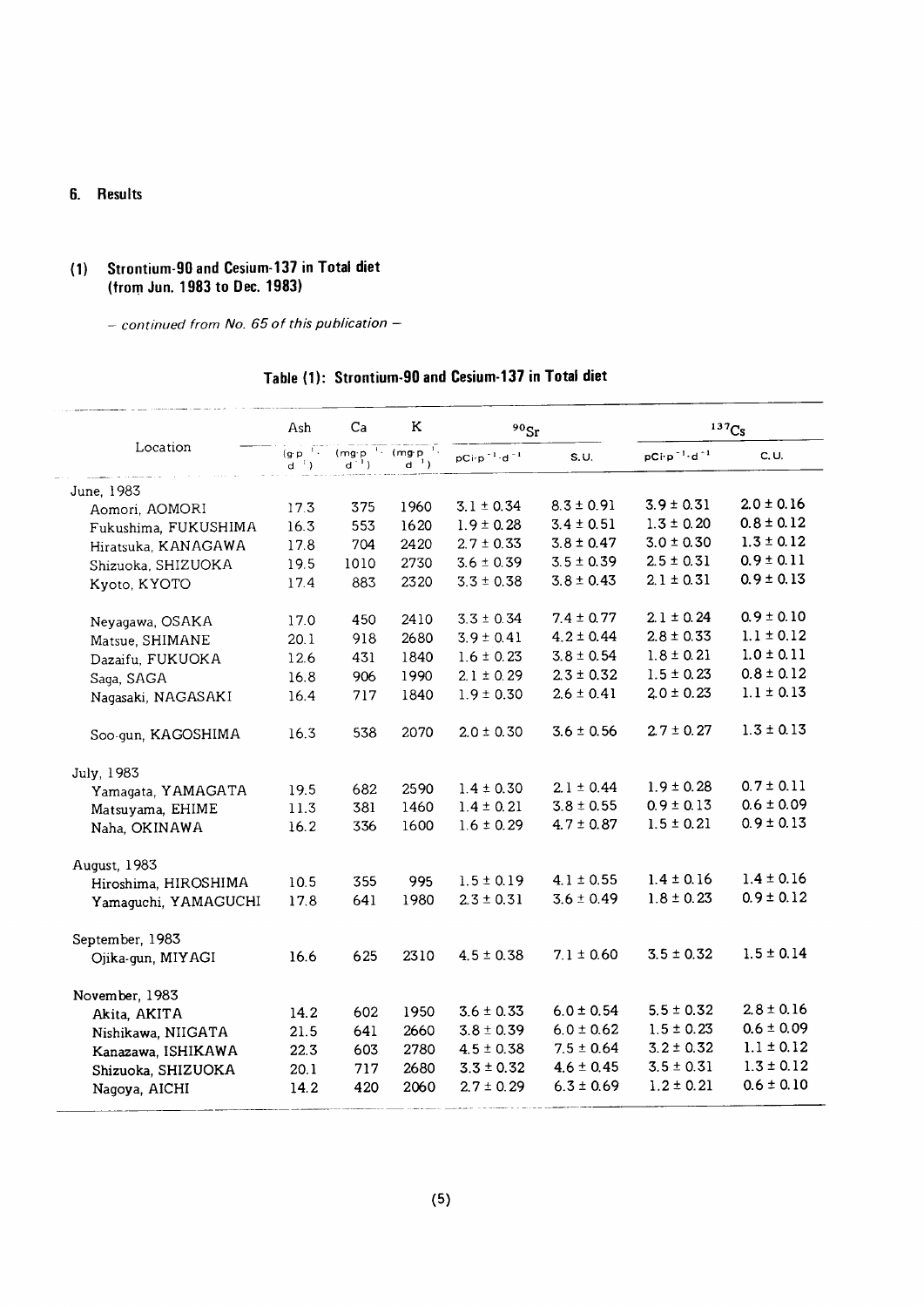|                    | Ash                              | Ca                              | K                           | $90$ Sr                 |                | 137C <sub>S</sub>       |                |
|--------------------|----------------------------------|---------------------------------|-----------------------------|-------------------------|----------------|-------------------------|----------------|
| Location           | $(g \cdot p^{-1})$<br>$d^{-1}$ ) | $(mg \cdot p^{-1})$<br>$d^{-1}$ | $(mg p^{-1})$<br>$d^{-1}$ ) | $pCip^{-1}\cdot d^{-1}$ | S.U.           | $pCip^{-1}\cdot d^{-1}$ | C.U.           |
| Okayama, OKAYAMA   | 15.3                             | 608                             | 1940                        | $3.6 \pm 0.34$          | $5.9 \pm 0.56$ | $2.1 \pm 0.25$          | $1.1 \pm 0.13$ |
| Kochi, KOCHI       | 18.3                             | 718                             | 2560                        | $5.4 \pm 0.43$          | $7.5 \pm 0.61$ | $3.0 \pm 0.33$          | $1.2 \pm 0.13$ |
| Saga, SAGA         | 20.2                             | 1390                            | 2080                        | $2.7 \pm 0.31$          | $1.9 \pm 0.22$ | $1.6 \pm 0.25$          | $0.7 \pm 0.12$ |
| Soo-qun, KAGOSHIMA | 17.8                             | 653                             | 2150                        | $2.9 \pm 0.38$          | $4.5 \pm 0.58$ | $20 \pm 0.24$           | $0.9 \pm 0.11$ |
| December, 1983     |                                  |                                 |                             |                         |                |                         |                |
| Sapporo, HOKKAIDO  | 16.5                             | 528                             | 2290                        | $4.4 \pm 0.40$          | $8.3 \pm 0.76$ | $3.8 \pm 0.29$          | $1.7 \pm 0.13$ |
| Mito, IBARAGI      | 14.7                             | 454                             | 1850                        | $2.5 \pm 0.30$          | $5.5 \pm 0.66$ | $1.7 \pm 0.20$          | $0.9 \pm 0.11$ |
| Kyoto, KYOTO       | 18.5                             | 1110                            | 2420                        | $2.7 \pm 0.37$          | $2.4 \pm 0.33$ | $2.3 \pm 0.27$          | $0.9 \pm 0.11$ |
| Kakogawa, HYOGO    | 13.1                             | 741                             | 1830                        | $2.5 \pm 0.26$          | $3.3 \pm 0.35$ | $2.0 \pm 0.22$          | $1.1 \pm 0.12$ |
| Wakayama, WAKAYAMA | 11.0                             | 548                             | 1480                        | $2.3 \pm 0.24$          | $4.3 \pm 0.44$ | $1.5 \pm 0.16$          | $1.0 \pm 0.11$ |

Figure (1) Sampling Locations of Total diet

1.Sapporo 2.Aomori 3. Akita 4.Ojika-9un 5.Yamagata 6.Fukushima 7. Mito 8. Nishikawa 9. Hiratsuka 10. Shizuoka 11. Nagoya 12.Kanazawa 13.Kyot0 14. Neyagawa

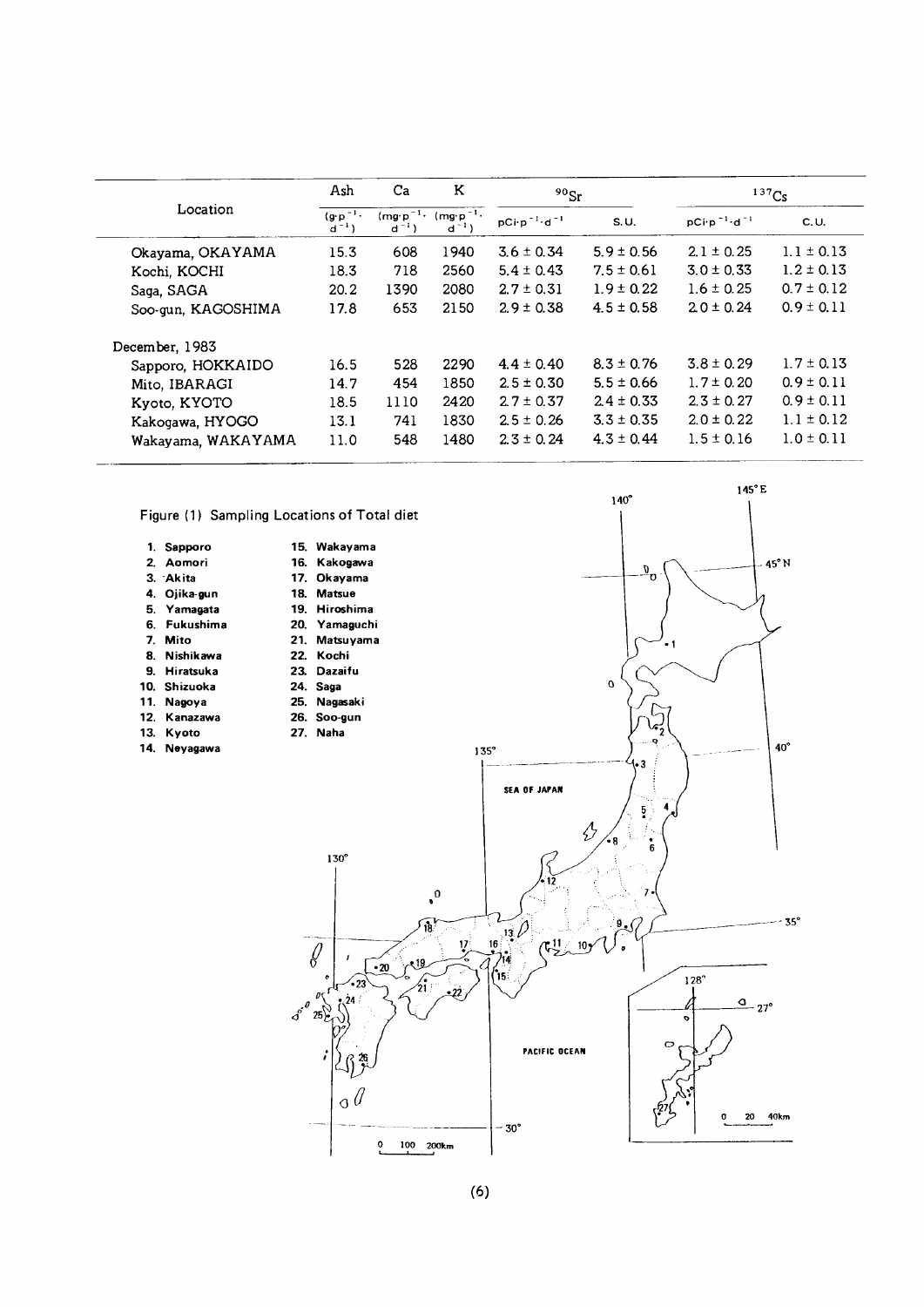#### (2)-1 Strontium-90 and Cesium-137 in Rice (producing distri (from Oct. 1983 to Dec. 1)

 $-$  continued from No. 65 of this publication  $-$ 

|                           |            | Component    |             | $90$ Sr        |                | 137Cs          |                 |  |
|---------------------------|------------|--------------|-------------|----------------|----------------|----------------|-----------------|--|
| Location                  | Ash<br>(%) | Ca<br>(q/Kq) | K<br>(g/Kg) | pCi/Kg         | S.U.           | pCi/Kq         | C.U.            |  |
| October, 1983             |            |              |             |                |                |                |                 |  |
| Nishikanbara-gun, NIIGATA | 0.386      | 0.054        | 0.786       | $0.6 \pm 0.14$ | $10.0 \pm 2.5$ | $0.2 \pm 0.10$ | $0.2 \pm 0.12$  |  |
| Minamiazumi-gun, NAGANO   | 0.587      | 0.072        | 1.07        | $0.0 \pm 0.17$ | $0.0 \pm 2.4$  | $0.7 \pm 0.14$ | $0.7 \pm 0.13$  |  |
| November, 1983            |            |              |             |                |                |                |                 |  |
| Ishikari, HOKKAIDO        | 0.474      | 0.059        | 1.10        | $0.5 \pm 0.14$ | $8.0 \pm 2.4$  | $0.4 \pm 0.12$ | $0.4 \pm 0.11$  |  |
| Toda-gun, MIYAGI          | 0.535      | 0.058        | 0.882       | $0.3 \pm 0.15$ | $5.0 \pm 2.6$  | $1.0 \pm 0.16$ | $1.1 \pm 0.18$  |  |
| Mito, IBARAGI             | 0.460      | 0.063        | 0.699       | $0.7 \pm 0.15$ | $10.0 \pm 2.4$ | $7.2 \pm 0.28$ | $10.0 \pm 0.40$ |  |
| December, 1983            |            |              |             |                |                |                |                 |  |
| Fukushima, FUKUSHIMA      | 0.600      | 0.074        | 0.972       | $0.3 \pm 0.18$ | $4.0 \pm 2.4$  | $2.0 \pm 0.21$ | $2.0 \pm 0.22$  |  |

## Table (2)-1: Strontium-90 and Cesium-137 in Rice

Figure (2)-1 Sampling Locations of Rice

- 1. Ishikari
- 2. Toda-gun
- 3.Fukushima
- 4.Mit0
- 
- 5. Nishikanbara-gun 6.Minamiazumi・gun



 $145^\circ$  E

 $140'$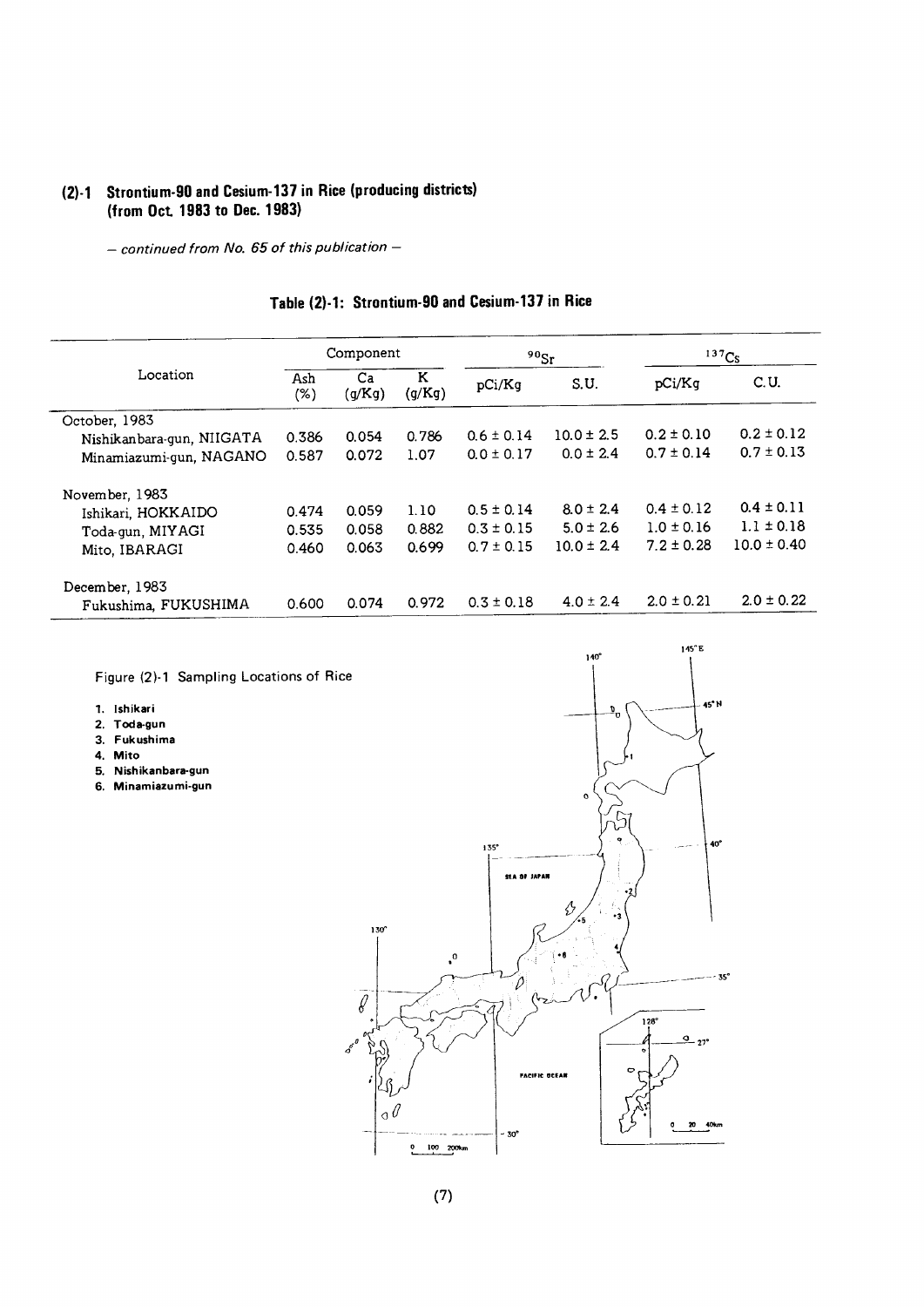## (2)-2 Strontium-90 and Cesium-137 in Rice (consuming districts) (from Sept. 1983 to Dec. 1983)

 $-$  continued from No. 65 of this publication  $-$ 

|                      |            | Component    |                       | $90$ Sr         |                | 137C <sub>S</sub> |                |
|----------------------|------------|--------------|-----------------------|-----------------|----------------|-------------------|----------------|
| Location             | Ash<br>(%) | Ca<br>(g/kg) | $\mathbf K$<br>(g/kg) | pCi/kg          | S.U.           | pCi/kg            | C.U.           |
| September, 1983      |            |              |                       |                 |                |                   |                |
| Kanazawa, ISHIKAWA   | 0.477      | 0.065        | 1.010                 | $0.30 \pm 0.15$ | $5.0 \pm 2.3$  | $1.0 \pm 0.15$    | $1.0 \pm 0.14$ |
| October, 1983        |            |              |                       |                 |                |                   |                |
| Mito, IBARAGI        | 0.424      | 0.057        | 0.729                 | $0.40 \pm 0.13$ | $8.0 \pm 2.3$  | $0.8 \pm 0.13$    | $1.2 \pm 0.18$ |
| Shinjuku, TOKYO      | 0.416      | 0.061        | 0.911                 | $0.50 \pm 0.14$ | $9.0 \pm 2.3$  | $0.7 \pm 0.12$    | $0.8 \pm 0.14$ |
| Niigata, NIIGATA     | 0.365      | 0.059        | 0.710                 | $0.60 \pm 0.13$ | $10.0 \pm 2.3$ | $0.6 \pm 0.11$    | $0.9 \pm 0.16$ |
| Wakayama, WAKAYAMA   | 0.402      | 0.058        | 0.829                 | $0.50 \pm 0.13$ | $8.0 \pm 2.3$  | $1.0 \pm 0.13$    | $1.2 \pm 0.15$ |
| Hiroshima, HIROSHIMA | 0.368      | 0.056        | 0.710                 | $0.60 \pm 0.13$ | $10.0 \pm 2.3$ | $0.4 \pm 0.11$    | $0.6 \pm 0.15$ |
| Matsuyama, EHIME     | 0.519      | 0.075        | 0.900                 | $0.40 \pm 0.17$ | $5.0 \pm 2.3$  | $4.7 \pm 0.26$    | $5.2 \pm 0.29$ |
| November, 1983       |            |              |                       |                 |                |                   |                |
| Sapporo, HOKKAIDO    | 0.609      | 0.062        | 1.290                 | $0.40 \pm 0.17$ | $7.0 \pm 2.8$  | $0.8 \pm 0.17$    | $0.6 \pm 0.13$ |
| Akita, AKITA         | 0.460      | 0.060        | 0.855                 | $1.00 \pm 0.16$ | $16.0 \pm 2.7$ | $2.3 \pm 0.19$    | $2.7 \pm 0.22$ |
| Yamagata, YAMAGATA   | 0.563      | 0.073        | 1.180                 | $0.40 \pm 0.17$ | $5.0 \pm 2.3$  | $0.5 \pm 0.15$    | $0.5 \pm 0.13$ |
| Shizuoka, SHIZUOKA   | 0.540      | 0.069        | 0.955                 | $0.10 \pm 0.17$ | $1.0 \pm 2.4$  | $1.2 \pm 0.16$    | $1.3 \pm 0.16$ |
| Kyoto, KYOTO         | 0.485      | 0.059        | 1.04                  | $0.03 \pm 0.16$ | $1.0 \pm 2.7$  | $0.6 \pm 0.10$    | $0.5 \pm 0.10$ |
| Osaka, OSAKA         | 0.413      | 0.058        | 0.911                 | $0.20 \pm 0.13$ | $3.0 \pm 2.2$  | $0.3 \pm 0.10$    | $0.3 \pm 0.11$ |
| Saga, SAGA           | 0.525      | 0.072        | 0.929                 | $0.40 \pm 0.18$ | $6.0 \pm 2.5$  | $0.3 \pm 0.09$    | $0.3 \pm 0.10$ |
| Kagoshima, KAGOSHIMA | 0.541      | 0.069        | 0.914                 | $0.10 \pm 0.17$ | $2.0 \pm 2.4$  | $3.9 \pm 0.24$    | $4.2 \pm 0.26$ |
| December, 1983       |            |              |                       |                 |                |                   |                |
| Yokohama, KANAGAWA   | 0.426      | 0.063        | 0.719                 | $0.30 \pm 0.14$ | $5.0 \pm 2.2$  | $1.2 \pm 0.13$    | $1.6 \pm 0.18$ |
| Nagoya, AICHI        | 0.514      | 0.076        | 0.997                 | $0.03 \pm 0.16$ | $0.0 \pm 2.1$  | $0.4 \pm 0.10$    | $0.4 \pm 0.10$ |
| Kochi, KOCHI         | 0.477      | 0.056        | 0.944                 | $0.10 \pm 0.14$ | $1.0 \pm 2.5$  | $1.0 \pm 0.12$    | $1.0 \pm 0.13$ |

## Table (2)-2: Strontium-90 and Cesium-137 in Rice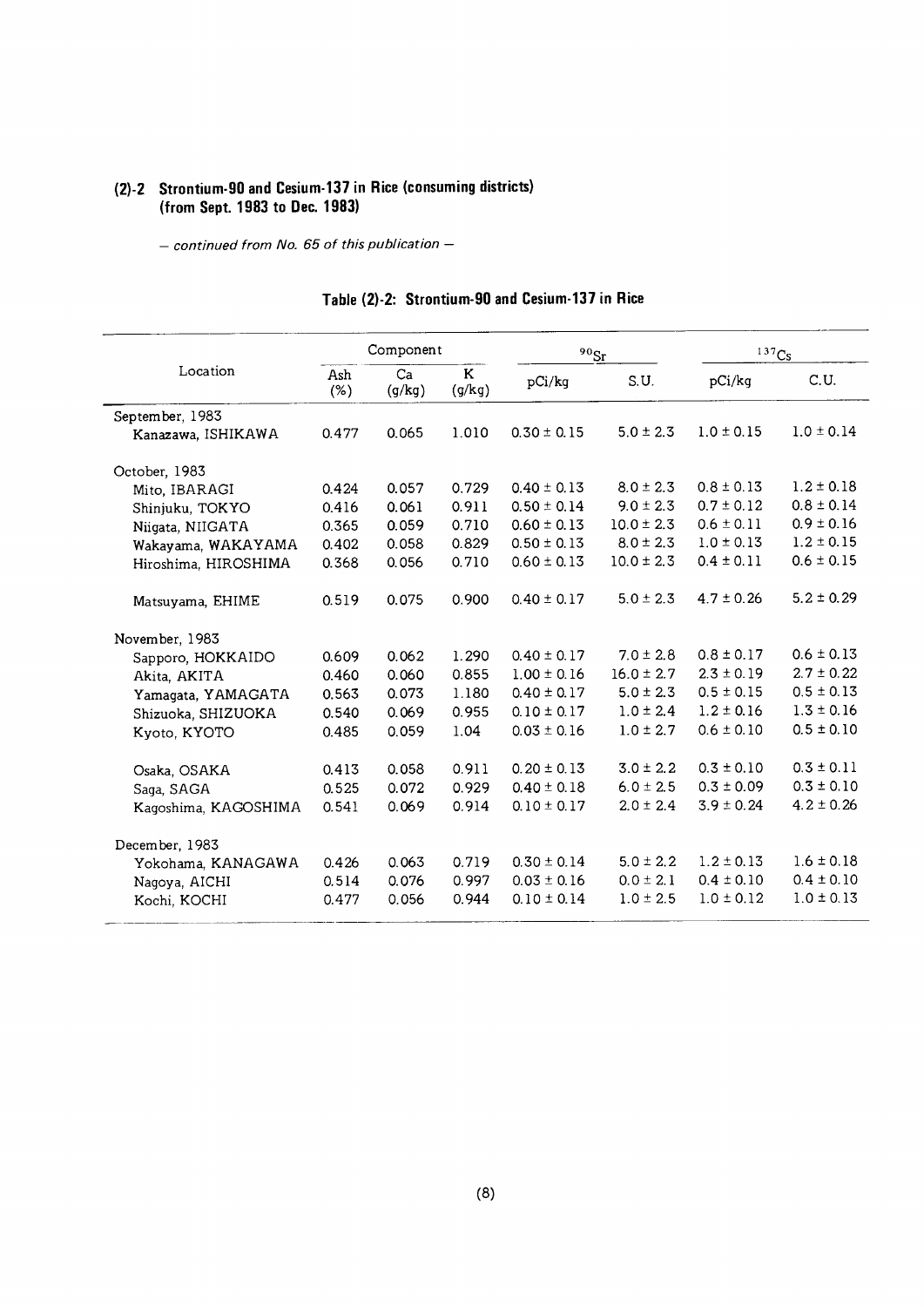

 $(9)$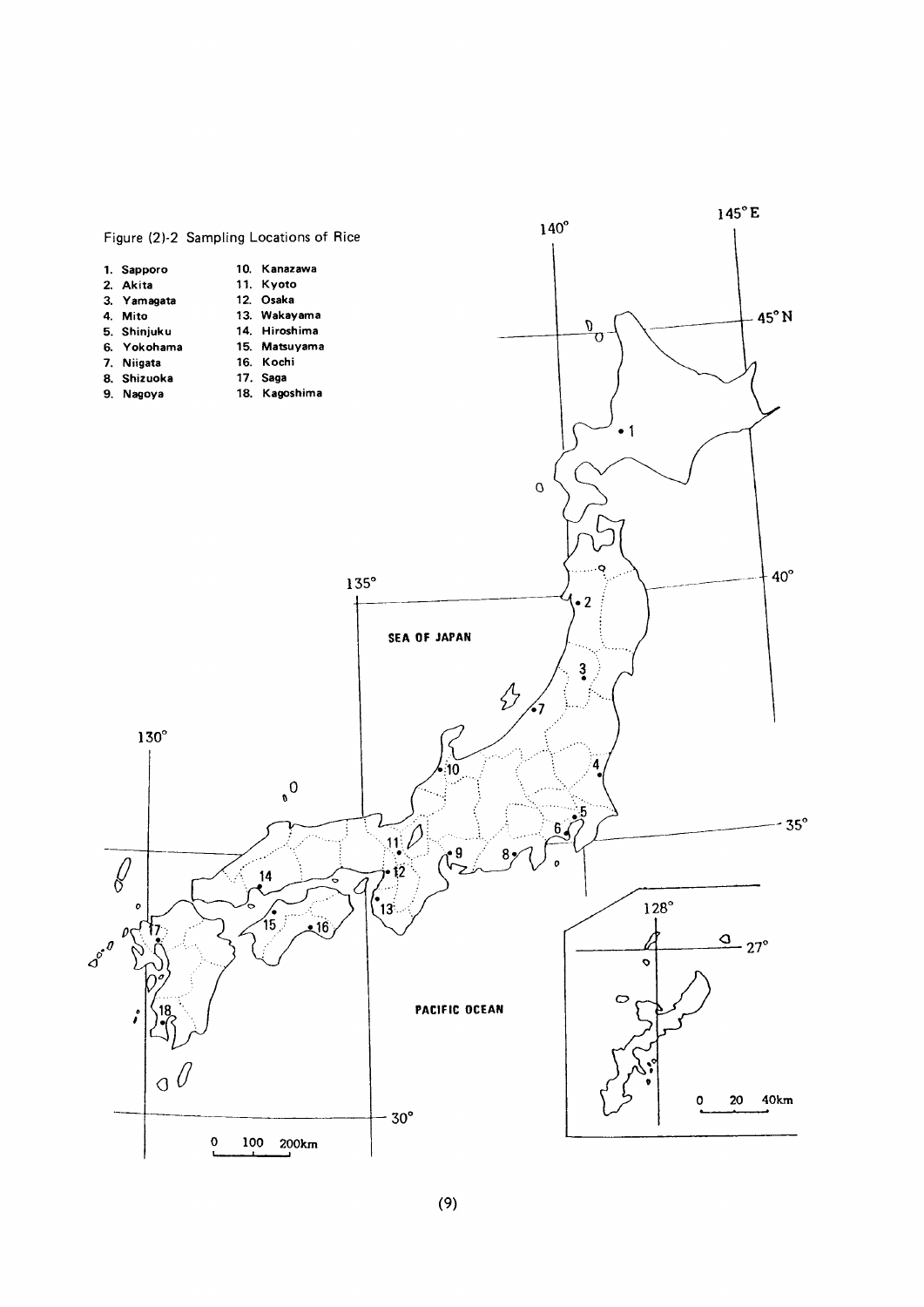## (3)-1 Strontium-90 and Cesium-137 in Milk (producing districts for WHO program) (from Apr. 1983 to Dec. 1983)

 $-$  continued from No. 65 of this publication  $−$ 

|                            |              | Component                |                                  | $90$ Sr         |                 | 137C <sub>S</sub> |                 |
|----------------------------|--------------|--------------------------|----------------------------------|-----------------|-----------------|-------------------|-----------------|
| Location                   | Ash<br>(g/l) | $\overline{Ca}$<br>(g/l) | $\overline{\mathbf{K}}$<br>(g/l) | pCi/1           | S.U.            | pCi/1             | C.U.            |
| April, 1983                |              |                          |                                  |                 |                 |                   |                 |
| Yatsuka-gun, SHIMANE       | 7.27         | 1.18                     | 1.53                             | $2.3 \pm 0.29$  | $1.9 \pm 0.24$  | $2.0 \pm 0.22$    | $1.3 \pm 0.15$  |
| May, 1983                  |              |                          |                                  |                 |                 |                   |                 |
| Kasuya-gun, FUKUOKA        | 7.38         | 1.28                     | 1.64                             | $0.8 \pm 0.24$  | $0.6 \pm 0.19$  | $5.4 \pm 0.32$    | $3.3 \pm 0.19$  |
| June, 1983                 |              |                          |                                  |                 |                 |                   |                 |
| Yatsuka-gun, SHIMANE       | 7.27         | 1.15                     | 1.62                             | $3.1 \pm 0.32$  | $2.7 \pm 0.28$  | $6.0 \pm 0.33$    | $3.7 \pm 0.20$  |
| July, 1983                 |              |                          |                                  |                 |                 |                   |                 |
| Takada-gun, HIROSHIMA      | 6.97         | 1.10                     | 1.50                             | $1.2 \pm 0.23$  | $1.1 \pm 0.21$  | $0.9 \pm 0.19$    | $0.6 \pm 0.13$  |
| August, 1983               |              |                          |                                  |                 |                 |                   |                 |
| Sapporo, HOKKAIDO          | 7.57         | 1.35                     | 1.60                             | $1.9 \pm 0.26$  | $1.4 \pm 0.19$  | $3.1 \pm 0.26$    | $1.9 \pm 0.16$  |
| Nishikan bara-gun, NIIGATA | 7.35         | 1.07                     | 1.58                             | $1.6 \pm 0.26$  | $1.5 \pm 0.24$  | $4.2 \pm 0.29$    | $2.7 \pm 0.18$  |
| Hachijo-Island, TOKYO      | 7.10         | 1.05                     | 1.51                             | $6.9 \pm 0.40$  | $6.6 \pm 0.38$  | $50.0 \pm 0.90$   | $33.0 \pm 0.60$ |
| Katsuyama, FUKUI           | 7.20         | 1.10                     | 1.64                             | $3.2 \pm 0.32$  | $2.9 \pm 0.29$  | $3.7 \pm 0.29$    | $2.2 \pm 0.18$  |
| Tovono-gun, OSAKA          | 7.35         | 1.10                     | 1.53                             | $1.2 \pm 0.24$  | $1.1 \pm 0.22$  | $0.6 \pm 0.14$    | $0.4 \pm 0.09$  |
| Kochi, KOCHI               | 6.86         | 1.06                     | 1.58                             | $2.3 \pm 0.27$  | $2.2 \pm 0.26$  | $2.0 \pm 0.24$    | $1.2 \pm 0.15$  |
| Kasuya-gun, FUKUOKA        | 6.91         | 1.06                     | 1.41                             | $1.0 \pm 0.22$  | $0.9 \pm 0.21$  | $1.9 \pm 0.19$    | $1.3 \pm 0.14$  |
| Aira-qun, KAGOSHIMA        | 7.03         | 1.14                     | 1.53                             | $1.5 \pm 0.26$  | $1.3 \pm 0.23$  | $2.0 \pm 0.23$    | $1.3 \pm 0.15$  |
| October, 1983              |              |                          |                                  |                 |                 |                   |                 |
| Takada-gun, HIROSHIMA      | 6.64         | 1.06                     | 1.36                             | $1.3 \pm 0.22$  | $1.2 \pm 0.20$  | $0.8 \pm 0.18$    | $0.6 \pm 0.13$  |
| November, 1983             |              |                          |                                  |                 |                 |                   |                 |
| Sapporo, HOKKAIDO          | 7.62         | 1.27                     | 1.60                             | $2.1 \pm 0.25$  | $1.7 \pm 0.20$  | $3.7 \pm 0.30$    | $2.3 \pm 0.19$  |
| Hachijo-Island, TOKYO      | 7.21         | 1.17                     | 1.29                             | $13.0 \pm 0.50$ | $11.0 \pm 0.40$ | $91.0 \pm 1.20$   | $71.0 \pm 0.90$ |
| Nishikan bara-gun, NIIGATA | 7.91         | 1.21                     | 1.52                             | $1.5 \pm 0.24$  | $1.2 \pm 0.20$  | $1.4 \pm 0.24$    | $0.9 \pm 0.16$  |
| Katsuyama, FUKUI           | 7.72         | 1.19                     | 1.62                             | $3.3 \pm 0.32$  | $2.8 \pm 0.27$  | $2.6 \pm 0.27$    | $1.6 \pm 0.17$  |
| Toyono-gun, OSAKA          | 7.43         | 1.16                     | 1.52                             | $1.4 \pm 0.22$  | $1.2 \pm 0.19$  | $0.9 \pm 0.20$    | $0.6 \pm 0.13$  |
| Yatsuka-gun, SHIMANE       | 7.70         | 1.41                     | 1.43                             | $2.5 \pm 0.28$  | $1.7 \pm 0.20$  | $2.6 \pm 0.27$    | $1.8 \pm 0.19$  |
| Kochi, KOCHI               | 7.37         | 1.13                     | 1.59                             | $2.5 \pm 0.27$  | $2.2 \pm 0.24$  | $1.4 \pm 0.22$    | $0.9 \pm 0.14$  |
| Aira-gun, KAGOSHIMA        | 7.43         | 1.18                     | 1.54                             | $1.6 \pm 0.25$  | $1.3 \pm 0.21$  | $3.3 \pm 0.27$    | $2.2 \pm 0.18$  |
| December, 1983             |              |                          |                                  |                 |                 |                   |                 |
| Takada-gun, HIROSHIMA      | 6.12         | 0.988                    | 1.28                             | $0.7 \pm 0.18$  | $0.7 \pm 0.18$  | $0.8 \pm 0.17$    | $0.6 \pm 0.13$  |

## Table (3)-1: Strontium-90 and Cesium-137 in Milk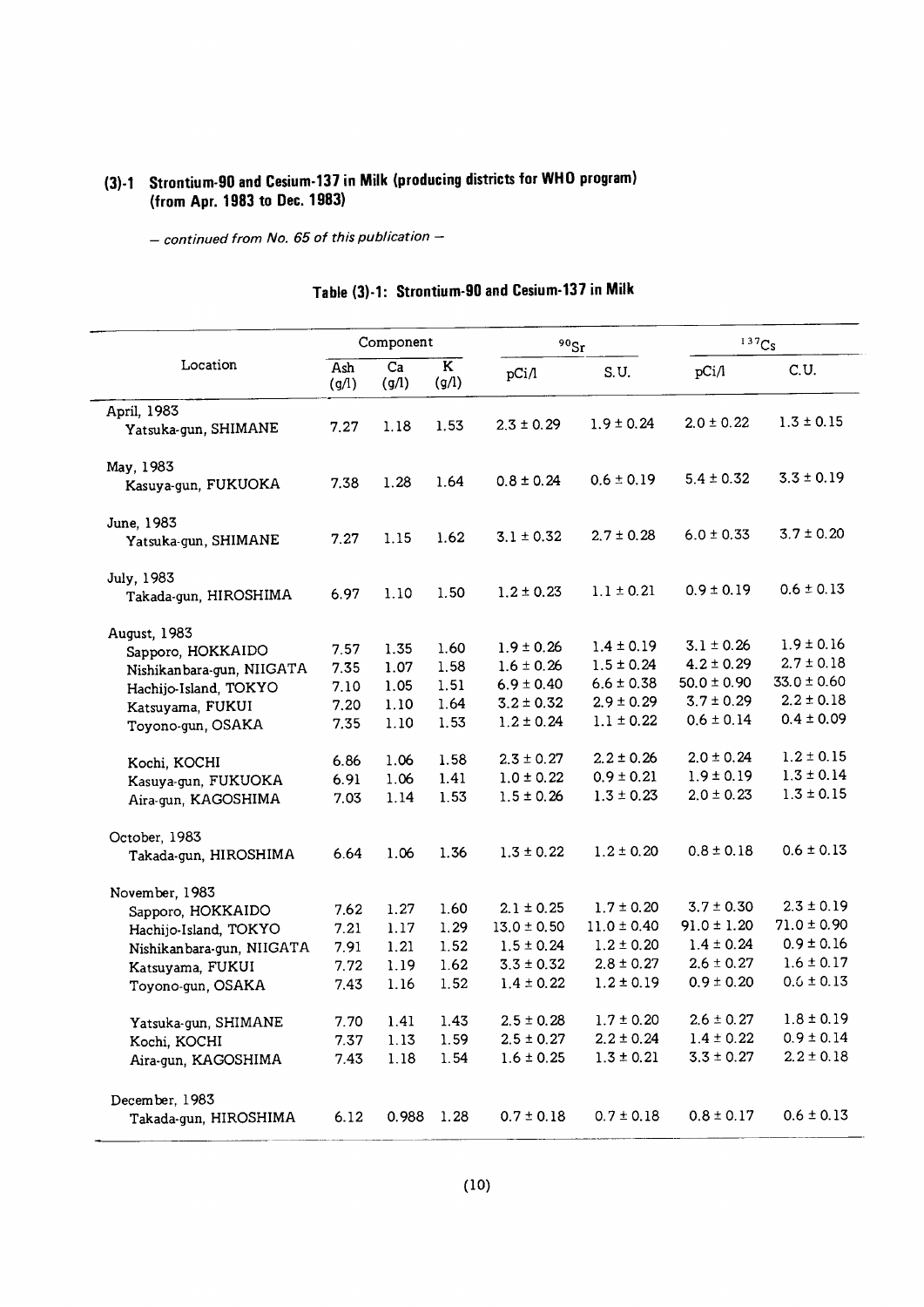

 $(11)$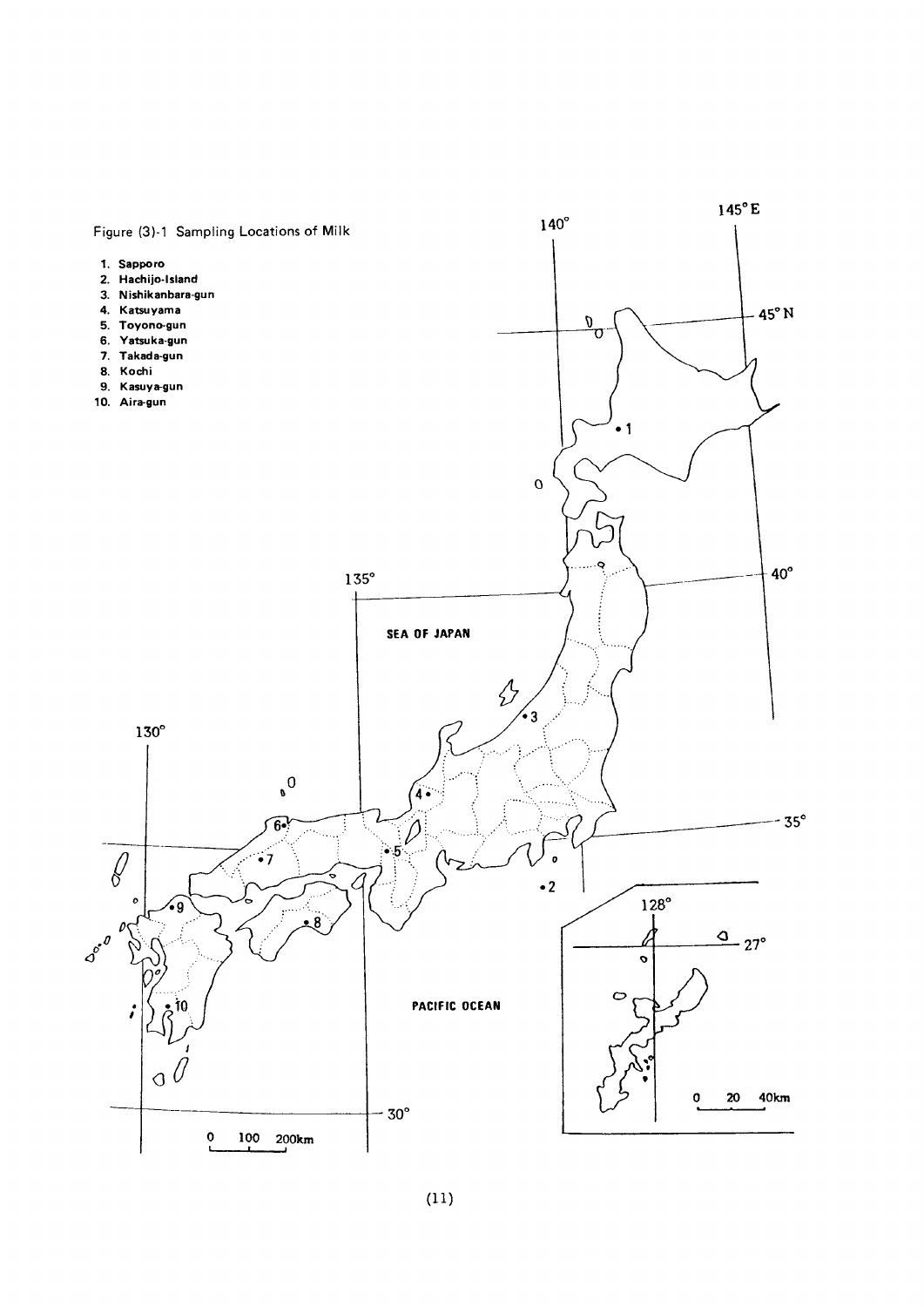## (3)-2 Strontium-90 and Cesium-137 in Milk (producing districts for domestic program) (from Jun. 1983 to Sept. 1983)

 $-$  continued from No. 65 of this publication  $-$ 

|                     |              | Component   |            |                 | $137C_S$<br>$90$ Sr |                |                |
|---------------------|--------------|-------------|------------|-----------------|---------------------|----------------|----------------|
| Location            | Ash<br>(g/l) | Ca<br>(g/l) | K<br>(g/l) | pCi/l           | S.U.                | pCi/l          | C.U.           |
| June, 1983          |              |             |            |                 |                     |                |                |
| Saga-gun, SAGA      | 7.19         | 1.12        | 1.51       | $0.9 \pm 0.24$  | $0.8 \pm 0.21$      | $1.1 \pm 0.22$ | $0.8 \pm 0.14$ |
| <b>August, 1983</b> |              |             |            |                 |                     |                |                |
| Mito, IBARAGI       | 7.17         | 1.15        | 1.51       | $1.7 \pm 0.26$  | $1.5 \pm 0.23$      | $0.7 \pm 0.15$ | $0.5 \pm 0.10$ |
| Hakui-gun, ISHIKAWA | 7.17         | 1.17        | 1.51       | $1.1 \pm 0.23$  | $0.9 \pm 0.20$      | $1.0 \pm 0.21$ | $0.6 \pm 0.14$ |
| Mihara-gun, HYOGO   | 7.00         | 1.11        | 1.59       | $1.1 \pm 0.23$  | $1.0 \pm 0.21$      | $3.1 \pm 0.26$ | $2.0 \pm 0.16$ |
| Matsuyama, EHIME    | 7.27         | 1.12        | 1.49       | $1.2 \pm 0.24$  | $1.1 \pm 0.22$      | $1.1 \pm 0.17$ | $0.7 \pm 0.11$ |
| September, 1983     |              |             |            |                 |                     |                |                |
| Aomori, AOMORI      | 7.45         | 1.08        | 1.62       | $20.0 \pm 0.70$ | $19.0 \pm 0.60$     | $7.8 \pm 0.38$ | $4.8 \pm 0.23$ |

## Table (3)-2: Strontium-90 and Cesium-137 in Milk

Figure (3)-2 Sampling Locations of Milk

- 1. Aomori
- 2. Mito
- 3. Hakui-gun
- 4. Mihara-gun
- 5. Matsuyama
- 6. Saga-gun



145°E

 $140^\circ$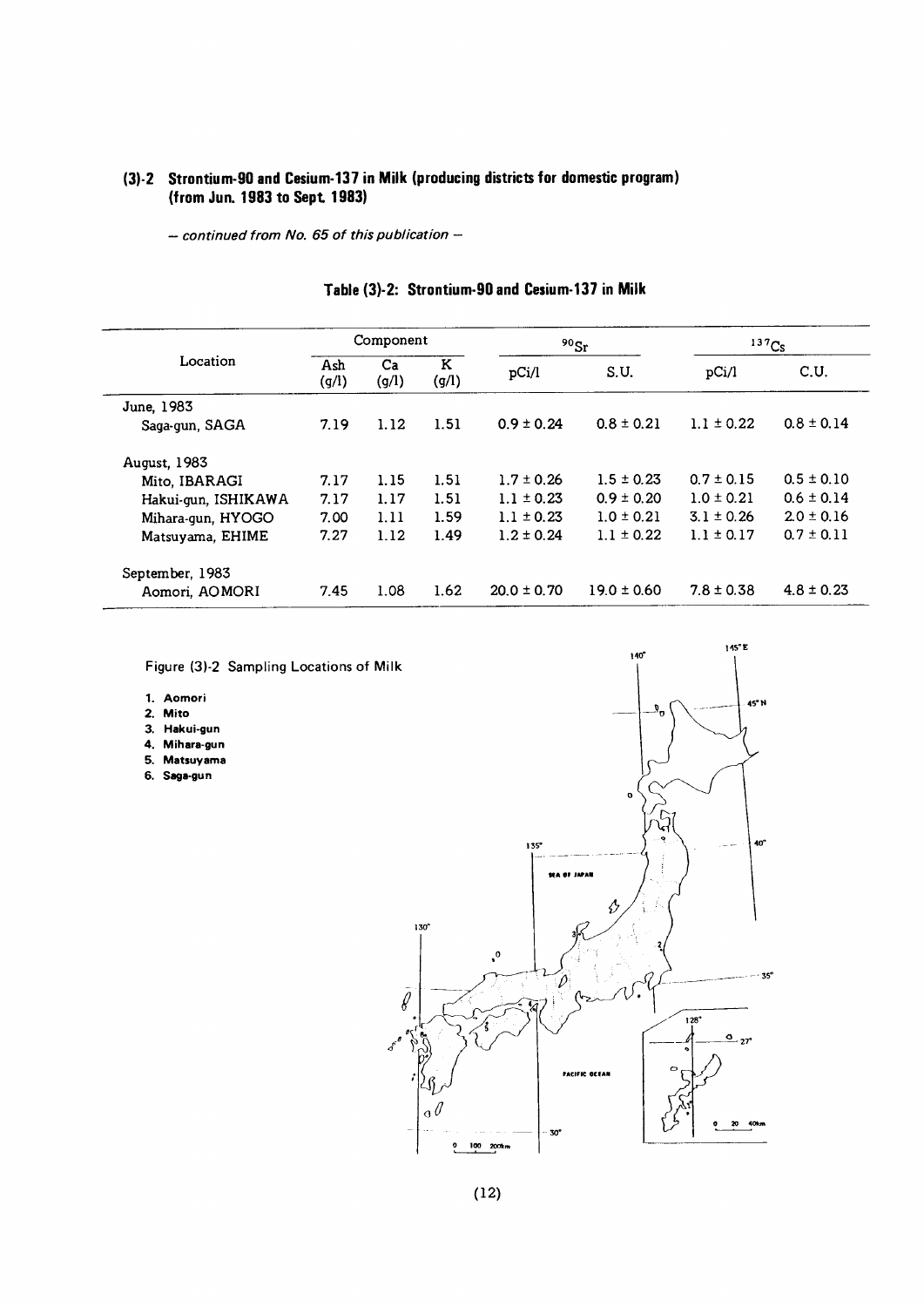#### (3)-3 Strontium-90 and Cesium-137 in Milk (consuming districts) (from May. 1983 to Dec. 1983)

- continued from No. 65 of this publication -

#### Component  $\frac{90}{5}$ sr  $137C<sub>S</sub>$ Location  $\overline{Ash}$   $\overline{Ca}$  K<br>
(g/l) (g/l) (g/l) pCi/l C.U. (g/l)  $(g/l)$  (g/l)  $pCi/l$  S.U. May,1983 7.39 1.14 1.63  $0.6 \pm 0.19$   $0.5 \pm 0.17$  $1.3 \pm 0.21$  $0.8 \pm 0.13$ Sendai, MIYAGI  $1.4 \pm 0.21$  $1.0 \pm 0.14$ 6.77 1.04 1.47  $1.6 \pm 0.25$   $1.6 \pm 0.24$ Kyoto, KYOTO July,1983  $7.07$ 1.08 1.52  $0.9 \pm 0.24$   $0.9 \pm 0.22$  $0.7 \pm 0.15$  $0.5 \pm 0.14$ Katsuren, OKINAWA August,1983  $2.6 \pm 0.28$   $2.2 \pm 0.24$  $3.9 \pm 0.29$  $2.6 \pm 0.20$ Sapporo, HOKKAIDO  $1.4^{\circ}$ 0 2 7  $1.16$  $2.7 \pm 0.19$  $5.2 \pm 0.37$   $5.2 \pm 0.37$  $4.3 \pm 0.30$ Akita, AKITA  $1.5^{\circ}$ 7 1 7 1.00  $0.9 \pm 0.21$   $0.9 \pm 0.20$  $1.1 \pm 0.20$  $0.8 \pm 0.13$ Yamagata, YAMAGATA  $6.88$ 7 0 l 2 5 l  $0.7 \pm 0.13$  $1.0 \pm 0.23$  0.9  $\pm$  0.22  $0.9 \pm 0.19$ Shinjuku, TOKYO 6.71 5 0 l 3 4 l  $0.8 \pm 0.23$   $0.8 \pm 0.21$  $1.4 \pm 0.20$  $0.9 \pm 0.14$ Yokohama, KANAGAWA 6.77 5 4 l 1. I  $1.2 \pm 0.15$ 7.66 1.13 1.62 1.2±0.27 1.1±0.24  $1.9 \pm 0.24$ Niigata, NIIGATA  $1.3 \pm 0.22$  $0.9 \pm 0.15$ Fukui, FUKUI 6.95 1.04 1.46 1.2±0.21 1.1±0.20 6.55 0.993 1.51 1.1±0.20 1.1±0.20  $1.2 \pm 0.18$  $0.8 \pm 0.12$ Nagano, NAGANO  $2.2 \pm 0.18$ 7.09 1.07 1.51 2.0±0.28 1.8±0.26  $3.3 \pm 0.26$ Shizuoka, SHIZUOKA  $0.4\pm0.11$ 7.36 1.11 1.61 1.0±0.21 0.9±0.19  $0.6 \pm 0.18$ Nagoya, AICHI  $1.3 \pm 0.26$   $1.1 \pm 0.24$  $1.5 \pm 0.21$  $1.0 \pm 0.14$  $1.11$ Osaka, OSAKA  $7.20$ 5 5 1 0<br>8<br>8  $4.0 \pm 0.28$  $2.7 \pm 0.18$  $1.4 \pm 0.23$   $1.3 \pm 0.22$ Yonago, TOTTORI 1.05  $6.92$ 0 5 1  $0.9 \pm 0.13$ 1.08  $0.8 \pm 0.20$   $0.7 \pm 0.19$  $1.4 \pm 0.21$ Okayama, OKAYAMA  $7.20$ 5 5 1  $1.1 \pm 0.19$   $1.2 \pm 0.22$  $1.0 \pm 0.16$  $0.8 \pm 0.13$ 0.882 Hiroshima, HIROSHIMA  $5.8^{\circ}$ 1.25  $0.7 \pm 0.24$   $0.7 \pm 0.22$  $0.8 \pm 0.13$  $1.3 \pm 0.20$ Yamaguchi,YAMAGUCHI 1.06  $6.99$ 5 5 1 1.52  $0.9 \pm 0.26$  $0.8 \pm 0.24$  $0.8 \pm 0.20$  $0.5 \pm 0.13$ Matsuyama, EHIME 7.60 1.10  $4.1 \pm 0.22$ 1.14 1.52  $3.0 \pm 0.31$  $2.6 \pm 0.27$  $6.3 \pm 0.34$ Kochi, KOCHI 7.15  $1.3 \pm 0.15$ Chikushino, FUKUOKA 7.16 1.09 1.57  $1.6 \pm 0.27$  $1.5 \pm 0.25$  $2.1 \pm 0.24$ 1.54  $2.0 \pm 0.26$  $1.9 \pm 0.25$  $5.9 \pm 0.32$  $3.8 \pm 0.21$ Kagoshima, KAGOSHIMA 7.05 1.06

#### Table (3)-3: Strontium-90 and Cesium-137 in Milk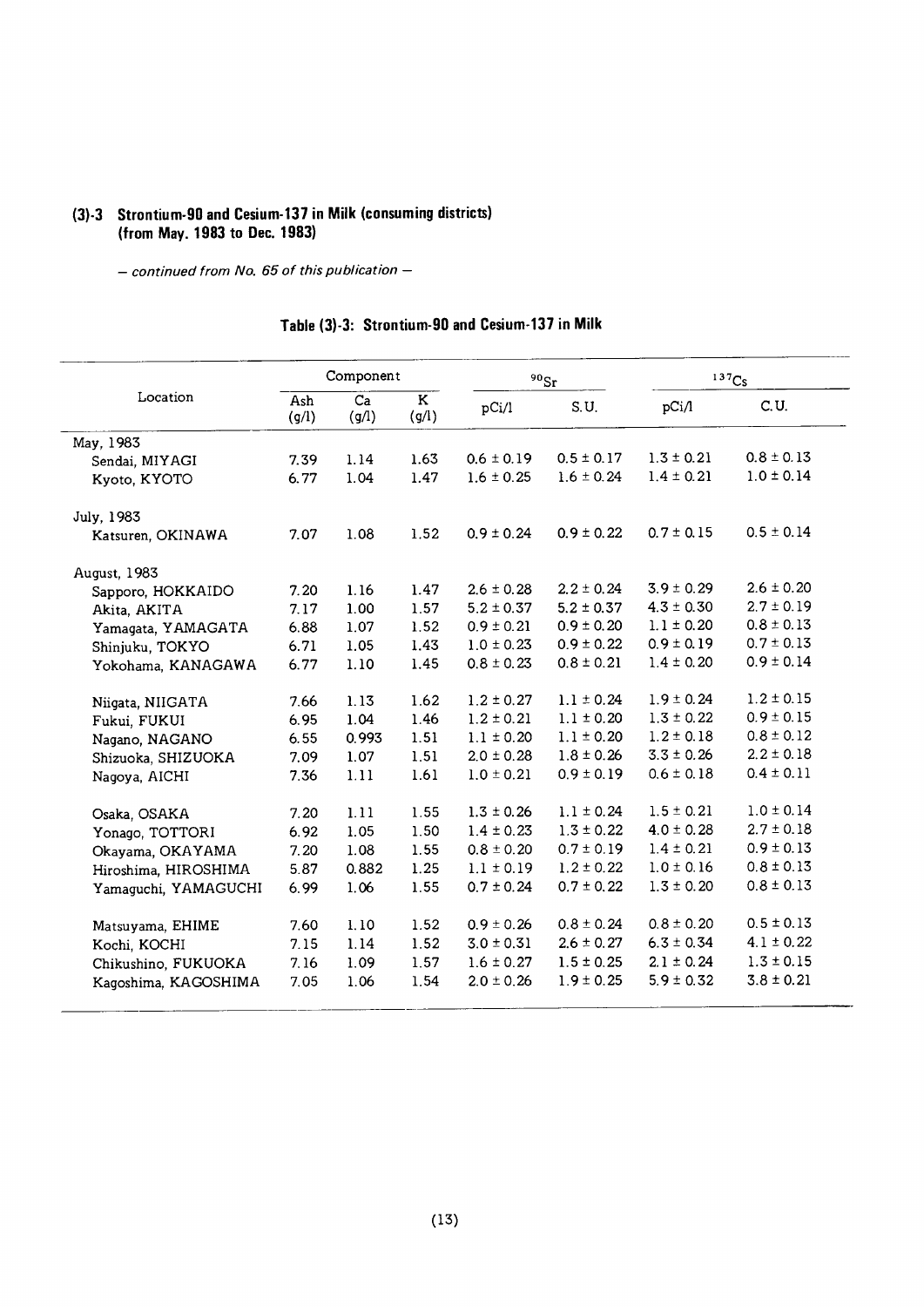

 $\sim$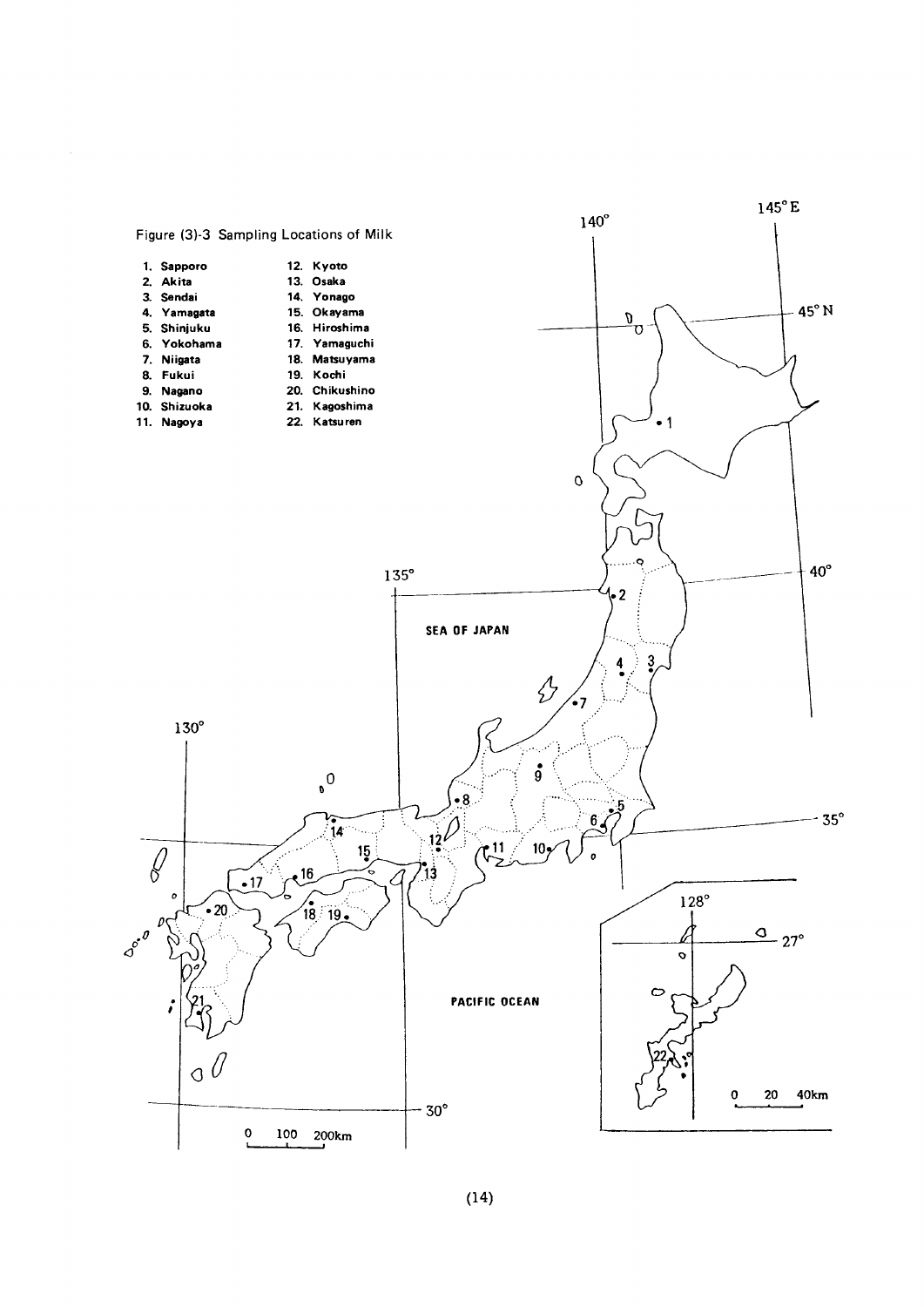## (3)-4 Strontium-90 and Cesium-137 in Milk (powderd milk)

- continued from No. 65 of this publication -

|                |           | Component |         | $90$ Sr        |                | 137C <sub>S</sub> |                |
|----------------|-----------|-----------|---------|----------------|----------------|-------------------|----------------|
| Location       | Ash $(%)$ | Ca(%)     | $K(\%)$ | pCi/Kq         | S.U.           | pCi/Kq            | C.U.           |
| November, 1983 |           |           |         |                |                |                   |                |
| Yukijirushi    | 2.45      | 3.72      | 5.86    | $5.0 \pm 0.43$ | $1.3 \pm 0.12$ | $13.0 \pm 0.60$   | $2.2 \pm 0.10$ |
| Wakodo         | 2.47      | 3.38      | 6.20    | $2.9 \pm 0.39$ | $0.8 \pm 0.12$ | $4.3 \pm 0.34$    | $0.7 \pm 0.05$ |
| Meiji          | 2.42      | 3.80      | 5.20    | $3.8 \pm 0.40$ | $1.0 \pm 0.11$ | $11.0 \pm 0.5$    | $2.1 \pm 0.10$ |
| Morinaga       | 2.41      | 3.45      | 5.66    | $4.2 \pm 0.40$ | $1.2 \pm 0.12$ | $12.0 \pm 0.5$    | $2.2 \pm 0.10$ |
| *Meiji         | 8.11      | 12.7      | 17.0    | $35.0 \pm 1.4$ | $27 \pm 0.11$  | $160.0 \pm 2.0$   | $9.1 \pm 0.14$ |
| *Morinaga      | 8.14      | 12.6      | 18.3    | $19.0 \pm 1.0$ | $1.5 \pm 0.08$ | $20.0 \pm 0.9$    | $1.1 \pm 0.05$ |

| Table (3)-4: Strontium-90 and Cesium-137 in Milk |  |
|--------------------------------------------------|--|
|--------------------------------------------------|--|

 $^\star$  Skim milk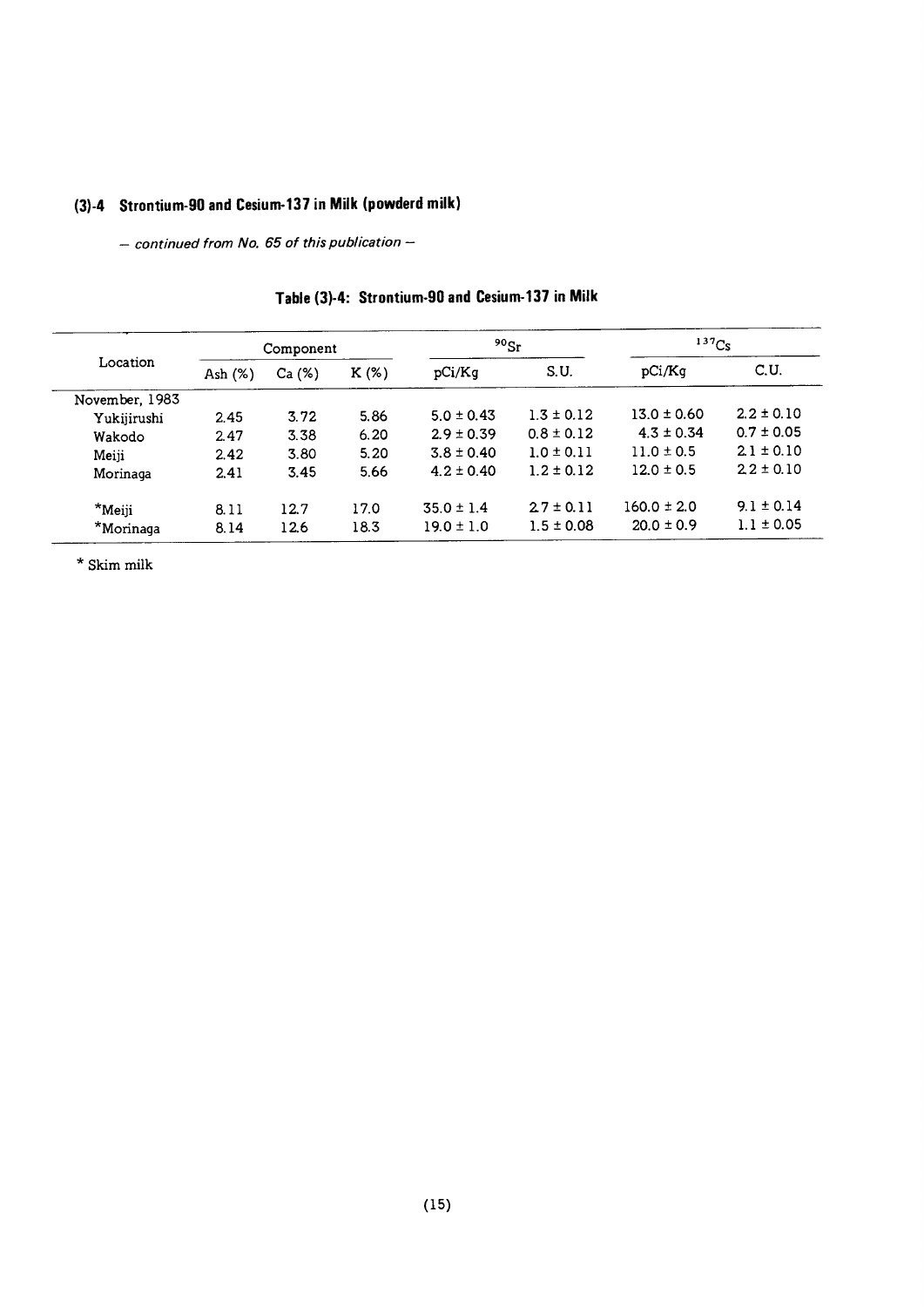## (4)-1 Strontium-90 and Cesium-137 in Vegetables (producing districts) (from May. 1983 to Dec. 1983)

- continued from No. 65 of this publication -

|                        | Component               |                           | $90$ Sr                           |                 | 137C <sub>S</sub> |                  |                 |
|------------------------|-------------------------|---------------------------|-----------------------------------|-----------------|-------------------|------------------|-----------------|
| Location               | $\overline{Ash}$<br>(%) | $\overline{Ca}$<br>(g/kg) | $\overline{\mathbf{K}}$<br>(g/kg) | pCi/kg          | S.U.              | pCi/kg           | C.U.            |
| (Japanese radish)      |                         |                           |                                   |                 |                   |                  |                 |
| May, 1983              |                         |                           |                                   |                 |                   |                  |                 |
| Atsumi-gun, AICHI      | 0.837                   | 0.279                     | 3.67                              | $4.1 \pm 0.38$  | $15.0 \pm 1.40$   | $0.10 \pm 0.14$  | $0.04 \pm 0.04$ |
| July, 1983             |                         |                           |                                   |                 |                   |                  |                 |
| Oota, SHIMANE          | 0.472                   | 0.210                     | 1.87                              | $14.0 \pm 0.70$ | $66.0 \pm 3.40$   | $9.90 \pm 0.51$  | $5.30 \pm 0.27$ |
| September, 1983        |                         |                           |                                   |                 |                   |                  |                 |
| Ishikari, HOKKAIDO     | 0.459                   | 0.217                     | 1.68                              | $15.0 \pm 0.70$ | $70.0 \pm 3.10$   | $1.00 \pm 0.19$  | $0.60 \pm 0.11$ |
| October, 1983          |                         |                           |                                   |                 |                   |                  |                 |
| Saku, NAGANO           | 0.638                   | 0.285                     | 2.77                              | $1.6 \pm 0.23$  | $5.6 \pm 0.79$    | $0.40 \pm 0.12$  | $0.10 \pm 0.04$ |
| November, 1983         |                         |                           |                                   |                 |                   |                  |                 |
| Sakai-gun, FUKUI       | 0.506                   | 0.207                     | 2.17                              | $5.2 \pm 0.33$  | $25.0 \pm 1.60$   | $0.10 \pm 0.11$  | $0.10 \pm 0.05$ |
| Gotenba, SHIZUOKA      | 0.592                   | 0.170                     | 1.99                              | $4.4 \pm 0.38$  | $26.0 \pm 2.20$   | $1.30 \pm 0.19$  | $0.60 \pm 0.10$ |
| Ibusuki-gun, KAGOSHIMA | 0.558                   | 0.169                     | 2.44                              | $2.8 \pm 0.29$  | $16.0 \pm 1.70$   | $1.10 \pm 0.16$  | $0.50 \pm 0.07$ |
| December, 1983         |                         |                           |                                   |                 |                   |                  |                 |
| Akashi, HYOGO          | 0.561                   | 0.241                     | 2.23                              | $2.4 \pm 0.25$  | $10.0 \pm 1.00$   | $0.20 \pm 0.09$  | $0.10 \pm 0.04$ |
| Wakayama, WAKAYAMA     | 0.396                   | 0.172                     | 1.41                              | $1.8 \pm 0.33$  | $11.0 \pm 1.90$   | $0.10 \pm 0.19$  | $0.10 \pm 0.13$ |
| (Spinach)              |                         |                           |                                   |                 |                   |                  |                 |
| May, 1983              |                         |                           |                                   |                 |                   |                  |                 |
| Atsumi-gun, AICHI      | 0.741                   | 0.270                     | 238                               | $1.1 \pm 0.26$  | $4.2 \pm 0.96$    | $0.02 \pm 0.11$  | $0.01 \pm 0.05$ |
| July, 1983             |                         |                           |                                   |                 |                   |                  |                 |
| Oota, SHIMANE          | 1.950                   | 0.730                     | 8.40                              | $15.0 \pm 0.70$ | $21.0 \pm 1.00$   | $2.70 \pm 0.32$  | $0.30 \pm 0.04$ |
| September, 1983        |                         |                           |                                   |                 |                   |                  |                 |
| Ishikari, HOKKAIDO     | 1.460                   | 0.475                     | 6.14                              | $14.0 \pm 0.70$ | $30.0 \pm 1.50$   | $1.10 \pm 0.22$  | $0.20 \pm 0.04$ |
| October, 1983          |                         |                           |                                   |                 |                   |                  |                 |
| Saku, NAGANO           | 2090                    | 1.280                     | 8.29                              | $7.1 \pm 0.55$  | $5.6 \pm 0.43$    | $2.40 \pm 0.29$  | $0.30 \pm 0.04$ |
| November, 1983         |                         |                           |                                   |                 |                   |                  |                 |
| Gotenba, SHIZUOKA      | 1.510                   | 1.000                     | 4.62                              | $7.2 \pm 0.47$  | $7.2 \pm 0.47$    | $10.00 \pm 0.50$ | $2.20 \pm 0.10$ |

## Table (4)-1: Strontium-90 and Cesium-137 in Vegetables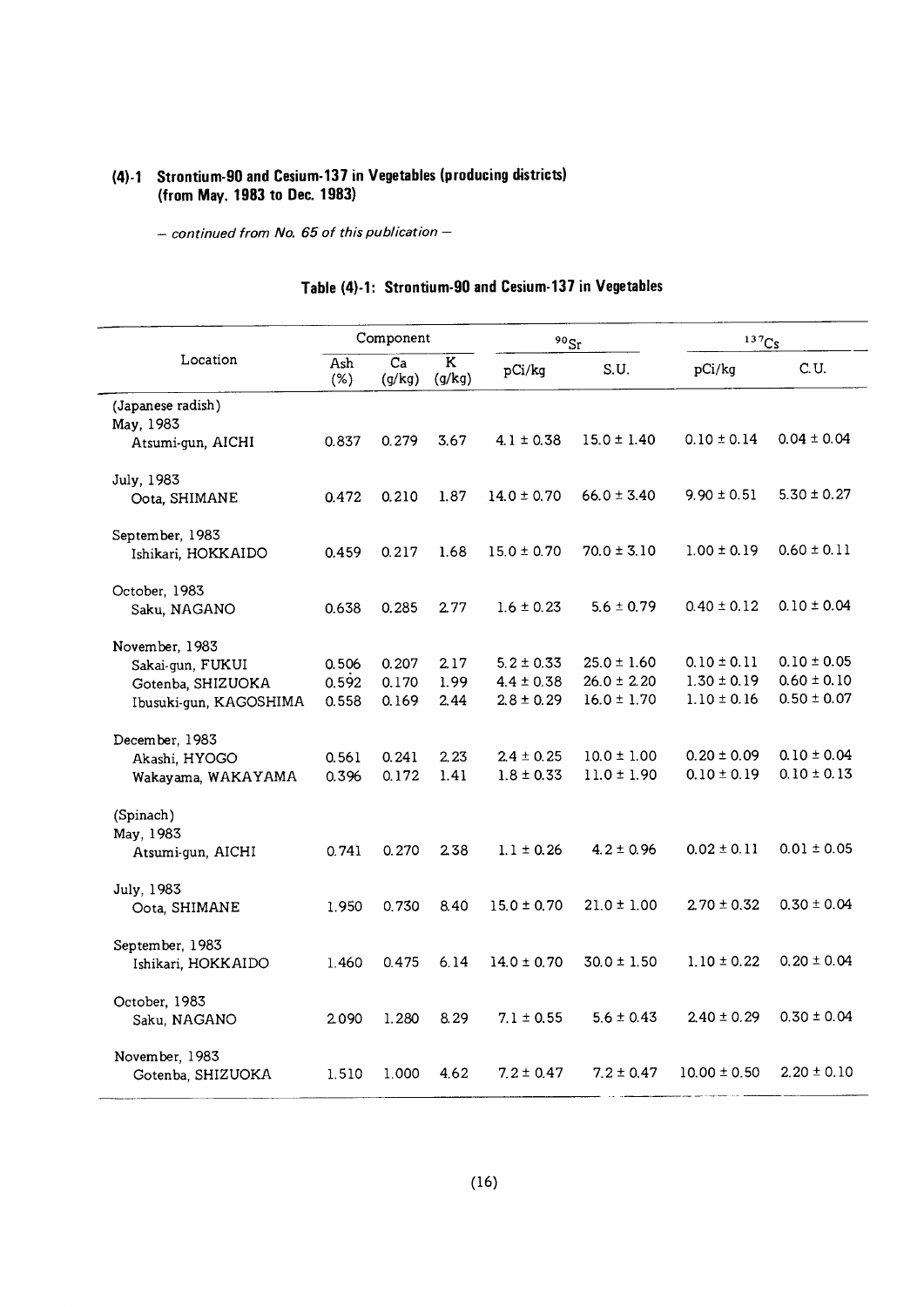|                       | Component  |              | $90$ Sr     |                | 137C <sub>S</sub> |                 |                 |
|-----------------------|------------|--------------|-------------|----------------|-------------------|-----------------|-----------------|
| Location              | Ash<br>(%) | Ca<br>(g/kg) | Κ<br>(g/kg) | pCi/kg         | S.U.              | pCi/kg          | C.U.            |
| Kurayoshi, TOTTORI    | 1.950      | 1.110        | 7.01        | $120 \pm 0.70$ | $10.0 \pm 0.60$   | $2.90 \pm 0.33$ | $0.40 \pm 0.05$ |
| Matsuyama, EHIME      | 1.710      | 0.644        | 7.36        | $7.8 \pm 0.51$ | $120 \pm 0.8$     | $0.20 \pm 0.14$ | $0.03 \pm 0.02$ |
| (Onion)<br>July, 1983 |            |              |             |                |                   |                 |                 |
| Sennan-gun, OSAKA     | 0.364      | 0.117        | 1.49        | $1.6 \pm 0.27$ | $13.0 \pm 2.30$   | $0.20 \pm 0.12$ | $0.10 \pm 0.08$ |

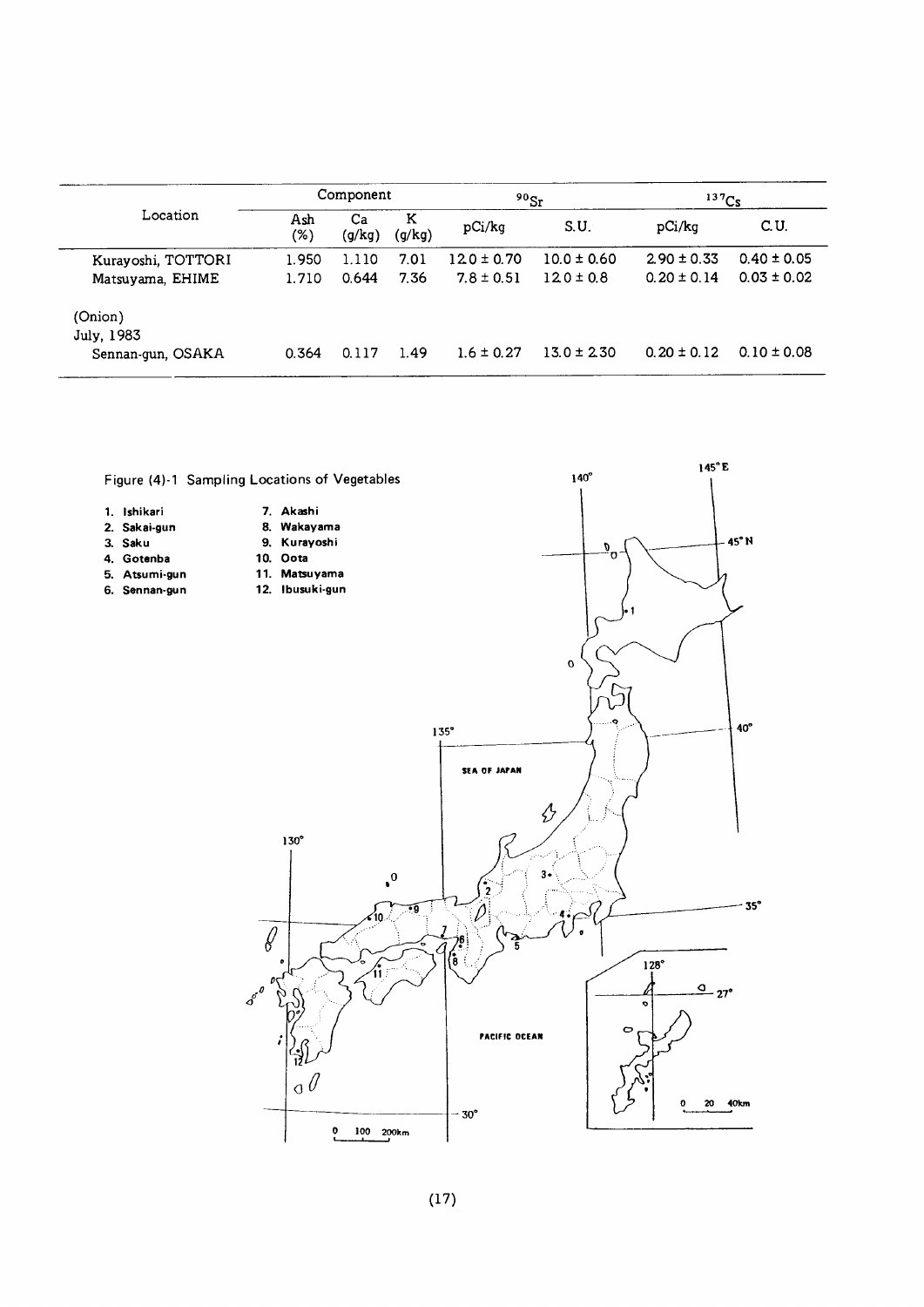## (4)-2 Strontium-90 and Cesium-137 in Vegetables (consuming districts) (from May. 1983 to Nov. 1983)

- continued from No. 65 of this publication -

|                    |            | Component                 |                                   | $90$ Sr         |                  | 137C <sub>S</sub> |                 |
|--------------------|------------|---------------------------|-----------------------------------|-----------------|------------------|-------------------|-----------------|
| Location           | Ash<br>(%) | $\overline{Ca}$<br>(g/kg) | $\overline{\texttt{K}}$<br>(g/kg) | pCi/kg          | S.U.             | pCi/kg            | C.U.            |
| (Japanese radish)  |            |                           |                                   |                 |                  |                   |                 |
| September, 1983    |            |                           |                                   |                 |                  |                   |                 |
| Sendai, MIYAGI     | 0.595      | 0.256                     | 2.53                              | $34.0 \pm 0.80$ | $130.0 \pm 3.00$ | $1.00 \pm 0.16$   | $0.40 \pm 0.06$ |
| October, 1983      |            |                           |                                   |                 |                  |                   |                 |
| Akita, AKITA       | 0.481      | 0.282                     | 1.82                              | $14.0 \pm 0.70$ | $50.0 \pm 2.3$   | $0.30 \pm 0.16$   | $0.10 \pm 0.09$ |
| Yamagata, YAMAGATA | 0.472      | 0.317                     | 1.61                              | $2.2 \pm 0.35$  | $7.0 \pm 1.1$    | $0.40 \pm 0.15$   | $0.20 \pm 0.10$ |
| Kyoto, KYOTO       | 0.497      | 0.260                     | 1.81                              | $12.0 \pm 0.60$ | $45.0 \pm 2.4$   | $2.30 \pm 0.26$   | $1.30 \pm 0.14$ |
| November, 1983     |            |                           |                                   |                 |                  |                   |                 |
| Shinjuku, TOKYO    | 0.530      | 0.332                     | 2.19                              | $6.0 \pm 0.32$  | $18.0 \pm 1.0$   | $0.60 \pm 0.11$   | $0.30 \pm 0.05$ |
| Niigata, NIIGATA   | 0.454      | 0.206                     | 1.82                              | $4.3 \pm 0.32$  | $21.0 \pm 1.5$   | $0.90 \pm 0.13$   | $0.50 \pm 0.07$ |
| Kanazawa, ISHIKAWA | 0.394      | 0.199                     | 1.63                              | $4.9 \pm 0.41$  | $24.0 \pm 2.1$   | $1.10 \pm 0.19$   | $0.70 \pm 0.11$ |
| Osaka, OSAKA       | 0.362      | 0.178                     | 1.39                              | $2.1 \pm 0.29$  | $12.0 \pm 1.6$   | $1.50 \pm 0.19$   | $1.10 \pm 0.14$ |
| Okayama, OKAYAMA   | 0.518      | 0.285                     | 2.15                              | $19.0 \pm 0.60$ | $67.0 \pm 21$    | $0.80 \pm 0.13$   | $0.40 \pm 0.06$ |
| Saga, SAGA         | 0.585      | 0.263                     | 2.57                              | $4.1 \pm 0.35$  | $15.0 \pm 1.3$   | $0.00 \pm 0.08$   | $0.00 \pm 0.03$ |
| (Spinach)          |            |                           |                                   |                 |                  |                   |                 |
| May, 1983          |            |                           |                                   |                 |                  |                   |                 |
| Sendai, MIYAGI     | 1.660      | 0.911                     | 6.26                              | $5.0 \pm 0.47$  | $5.5 \pm 0.51$   | $0.50 \pm 0.20$   | $0.10 \pm 0.03$ |
| June, 1983         |            |                           |                                   |                 |                  |                   |                 |
| Niigata, NIIGATA   | 1.520      | 0.998                     | 5.85                              | $6.5 \pm 0.52$  | $6.5 \pm 0.52$   | $1.00 \pm 0.22$   | $0.20 \pm 0.04$ |
| October, 1983      |            |                           |                                   |                 |                  |                   |                 |
| Yamagata, YAMAGATA | 1.710      | 0.740                     | 6.95                              | $29 \pm 0.35$   | $4.0 \pm 0.47$   | $0.70 \pm 0.18$   | $0.10 \pm 0.03$ |
| November, 1983     |            |                           |                                   |                 |                  |                   |                 |
| Shinjuku, TOKYO    | 2.250      | 1.500                     | 9.40                              | $3.4 \pm 0.40$  | $2.3 \pm 0.26$   | $5.60 \pm 0.38$   | $0.60 \pm 0.04$ |
| Kanazawa, ISHIKAWA | 1.360      | 0.561                     | 5.84                              | $1.2 \pm 0.32$  | $2.2 \pm 0.56$   | $0.04 \pm 0.14$   | $0.01 \pm 0.02$ |
| Kyoto, KYOTO       | 1.540      | 0.394                     | 6.96                              | $1.0 \pm 0.30$  | $2.6 \pm 0.77$   | $0.40 \pm 0.14$   | $0.10 \pm 0.02$ |
| Okayama, OKAYAMA   | 1.260      | 0.594                     | 5.34                              | $1.4 \pm 0.33$  | $2.4 \pm 0.56$   | $2.20 \pm 0.26$   | $0.40 \pm 0.05$ |
| Matsuyama, EHIME   | 2.150      | 0.857                     | 9.29                              | $4.3 \pm 0.40$  | $5.0 \pm 0.47$   | $0.80 \pm 0.18$   | $0.10 \pm 0.02$ |
| Saga, SAGA         | 1.93       | 1.250                     | 7.76                              | $1.2 \pm 0.31$  | $0.9 \pm 0.25$   | $0.50 \pm 0.18$   | $0.10 \pm 0.02$ |
| (Cabbage)          |            |                           |                                   |                 |                  |                   |                 |
| October, 1983      |            |                           |                                   |                 |                  |                   |                 |
| Akita, AKITA       | 0.577      | 0.441                     | 2.27                              | $9.5 \pm 0.40$  | $22.0 \pm 0.90$  | $0.40 \pm 0.12$   | $0.20 \pm 0.05$ |

## Table (4)-2: Strontium-90 and Cesium-137 in Vegetables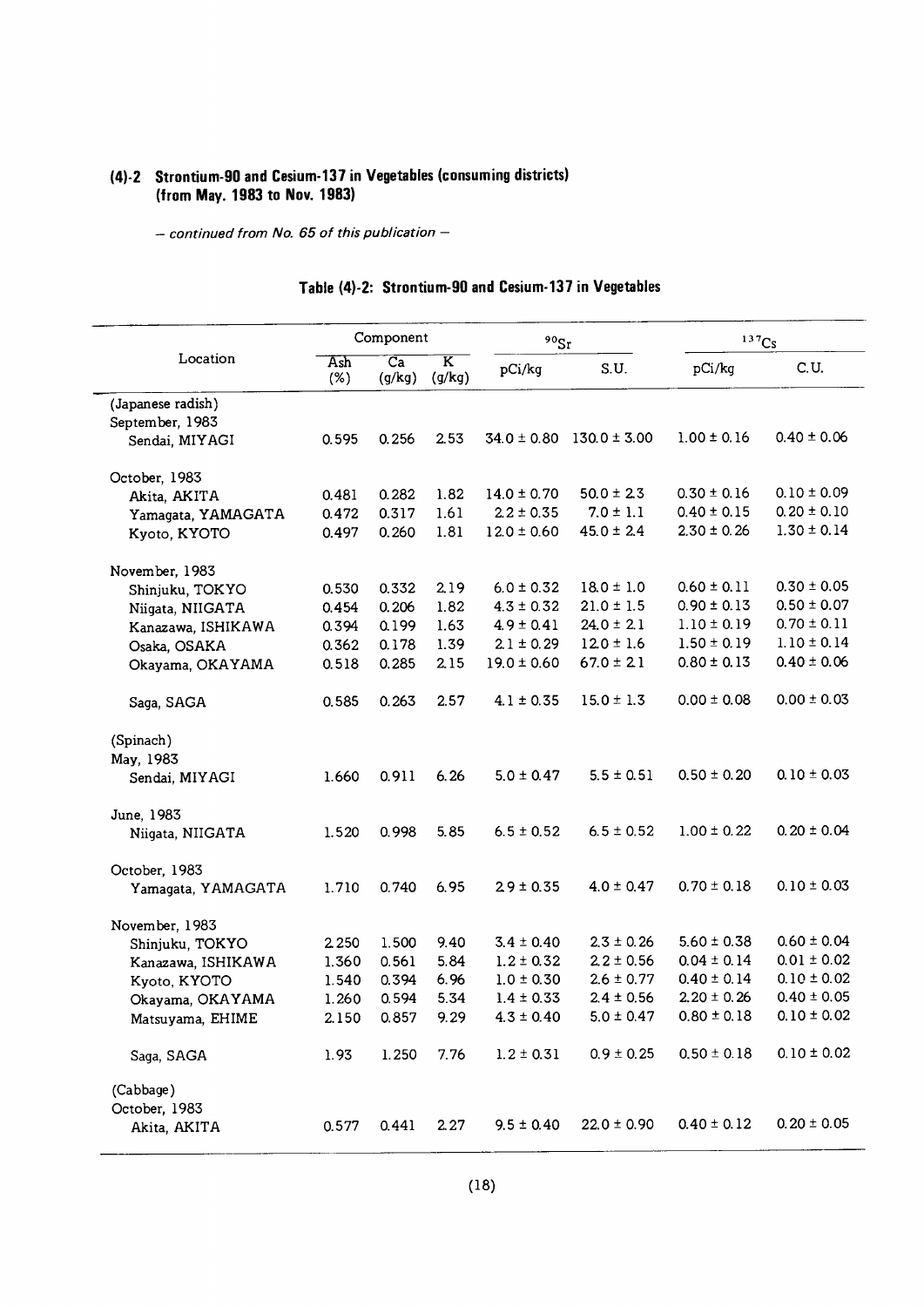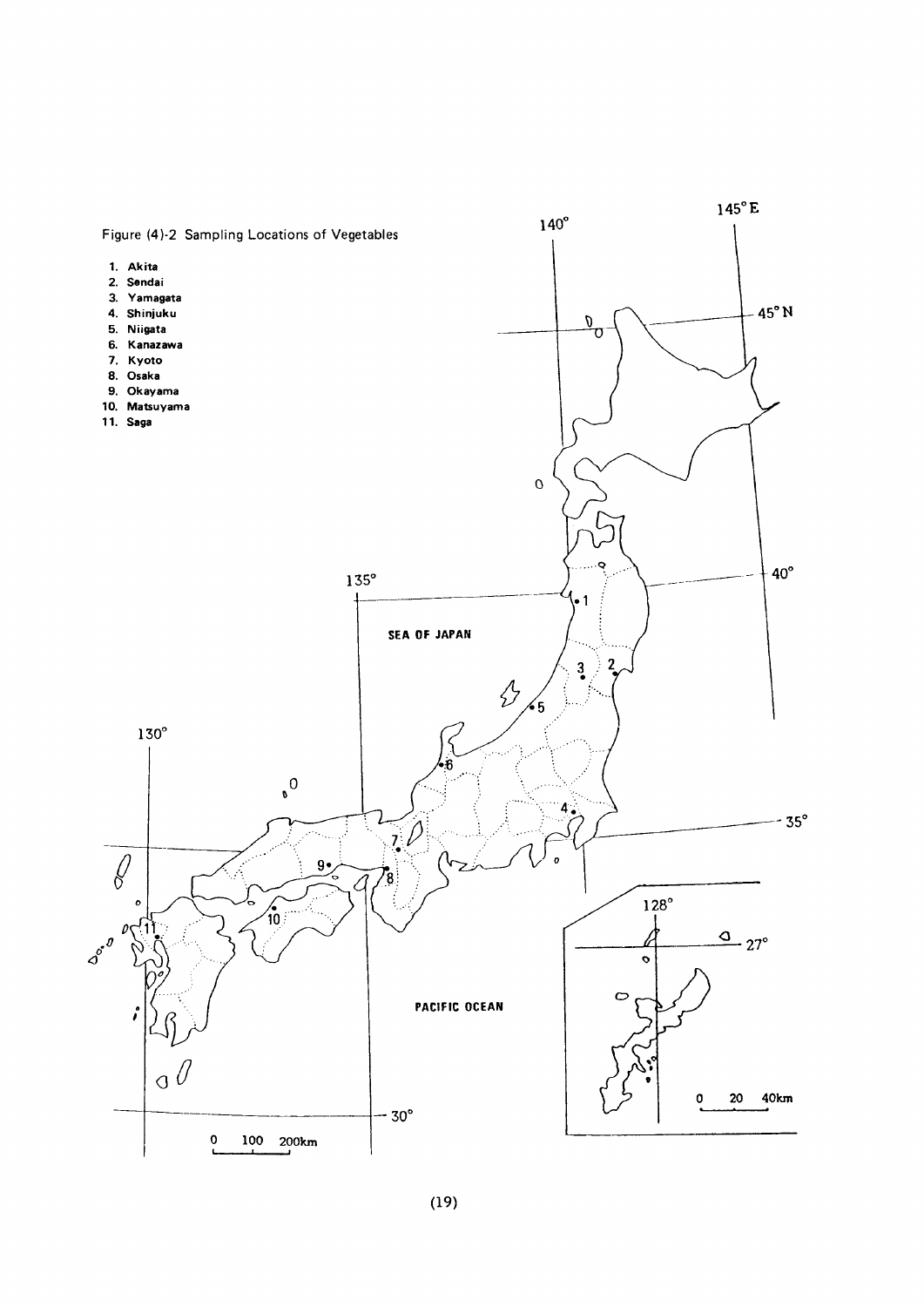## (5) Strontium-90 and Cesium-137 in Tea (Japanese tea)

- continued from No. 63 of this publication -

|                        |            | Component    |             | $90$ Sr       |                | $137C_S$        |                |
|------------------------|------------|--------------|-------------|---------------|----------------|-----------------|----------------|
| Location               | Ash<br>(%) | Ca<br>(g/kg) | K<br>(g/kg) | pCi/kg        | S.U.           | pCi/kq          | C.U.           |
| June, 1983             |            |              |             |               |                |                 |                |
| Iwata, SHIZUOKA        | 5.22       | 3.58         | 17.3        | $32 \pm 2.7$  | $9.0 \pm 0.75$ | $15.0 \pm 1.7$  | $0.8 \pm 0.10$ |
| Tagata-gun, SHIZUOKA   | 5.10       | 4.09         | 18.0        | $250 \pm 6.0$ | $60.0 \pm 1.5$ | $88.0 \pm 3.2$  | $4.9 \pm 0.18$ |
| Uji, KYOTO             | 5.06       | 3.02         | 18.4        | $38 \pm 28$   | $13.0 \pm 0.9$ | $5.0 \pm 1.4$   | $0.3 \pm 0.07$ |
| Yosa-gun, KYOTO        | 5.94       | 3.67         | 21.2        | $58 \pm 3.6$  | $16.0 \pm 1.0$ | $30.0 \pm 2.3$  | $1.4 \pm 0.11$ |
| Satsuma-gun, KAGOSHIMA | 5.31       | 2.24         | 20.7        | $17 \pm 24$   | $8.0 \pm 1.1$  | $61.0 \pm 3.0$  | $2.9 \pm 0.14$ |
| Kawabe-gun, KAGOSHIMA  | 5.23       | 2.91         | 20.0        | $59 \pm 3.8$  | $20.0 \pm 1.3$ | $120.0 \pm 4.0$ | $6.2 \pm 0.21$ |

## Table (5): Strontium-90 and Cesium-137 in Tea

Figure (5) Sampling Locations of Tea

- l.Iwata
- 2.Tagata-gun
- 3.Uji
- 4.Yosa-gun
- 5.Satsuma-gun
- 6. Kawabe-gun

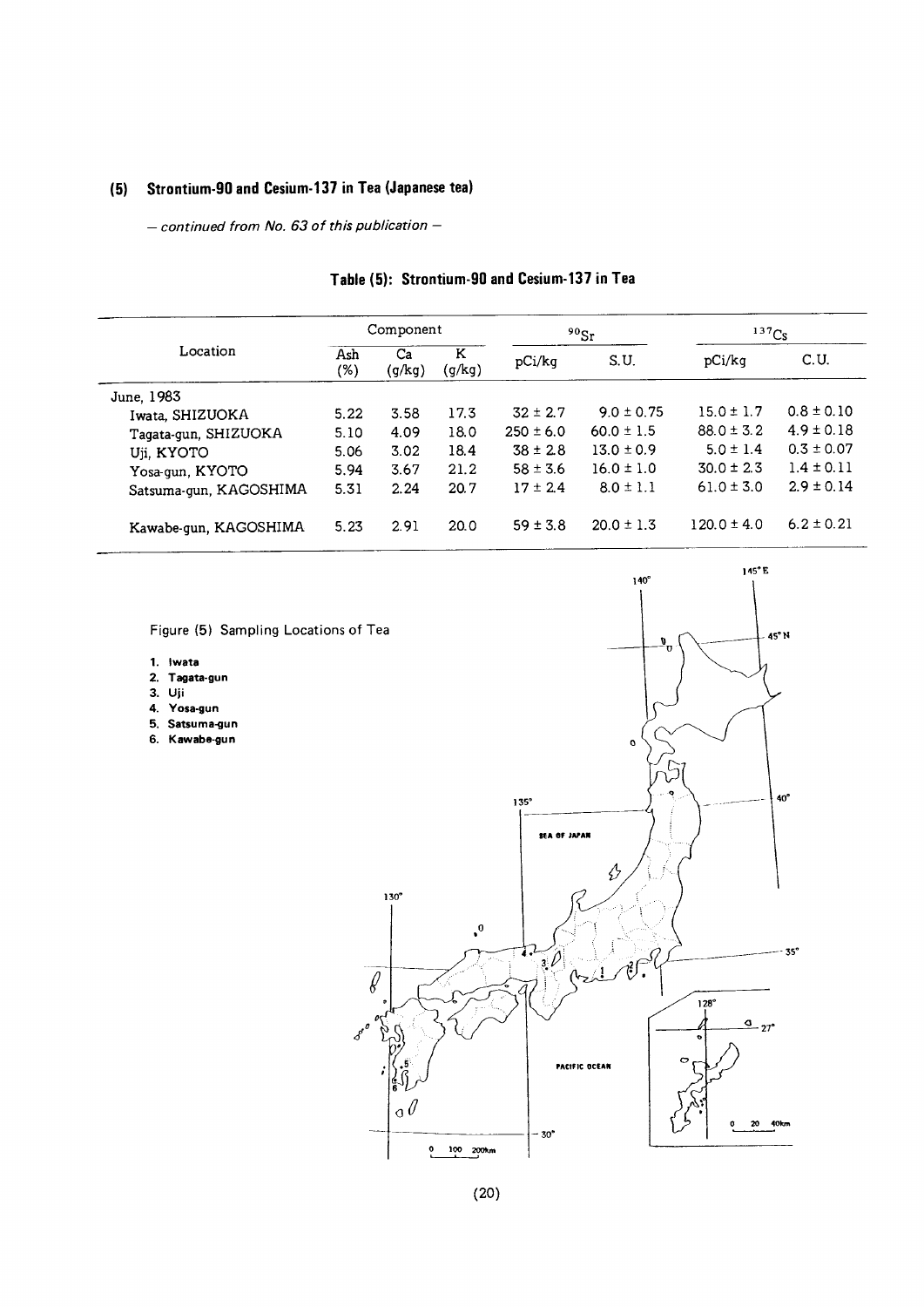#### (6) Strontium-90 and Cesium-137 in Sea fish (from Aug. 1983 to Dec. 1983)

- continued from No. 65 of this publication -

|                                                                     |                      | Component            |                      |                                                    | $90$ <sub>Sr</sub>                                    |                                                    | $137C_S$                                           |
|---------------------------------------------------------------------|----------------------|----------------------|----------------------|----------------------------------------------------|-------------------------------------------------------|----------------------------------------------------|----------------------------------------------------|
| Location                                                            | Ash $(%)$            | (g/kg)               | K(g/kg)              | pCi/kg                                             | S.U.                                                  | pCi/kg                                             | C.U.                                               |
| (Hexagrammos otakii)<br>August, 1983<br>Souma, FUKUSHIMA            | 1.55                 | 1.83                 | 3.65                 | $0.7 \pm 0.28$                                     | $0.4 \pm 0.15$                                        | $5.3 \pm 0.42$                                     | $1.5 \pm 0.12$                                     |
| (Trachurus trachurus)<br>July, 1983<br>Harimanada, HYOGO            | 2.48                 | 5.73                 | 3.62                 | $0.6 \pm 0.25$                                     | $0.1 \pm 0.04$                                        | $7.9 \pm 0.39$                                     | $2.2 \pm 0.11$                                     |
| September, 1983<br>Wakayama, WAKAYAMA                               | 3.42                 | 8.48                 | 3.59                 | $0.9 \pm 0.29$                                     | $0.1 \pm 0.03$                                        | $4.6 \pm 0.35$                                     | $1.3 \pm 0.10$                                     |
| November, 1983<br>Shizuoka, SHIZUOKA                                | 3.64                 | 9.19                 | 3.25                 | $1.7 \pm 0.37$                                     | $0.2 \pm 0.04$                                        | $5.2 \pm 0.38$                                     | $1.6 \pm 0.12$                                     |
| December, 1983<br>Odawara, KANAGAWA                                 | 3.55                 | 7.16                 | 2.70                 | $0.4 \pm 0.26$                                     | $0.1 \pm 0.04$                                        | $3.7 \pm 0.36$                                     | $1.4 \pm 0.13$                                     |
| (Sardinops melanosticta)<br>September, 1983<br>Yamagata, YAMAGATA   | 273                  | 6.74                 | 2.54                 | $0.0 \pm 0.22$                                     | $0.0 \pm 0.03$                                        | $2.8 \pm 0.28$                                     | $1.1 \pm 0.11$                                     |
| December, 1983<br>Nagano, NAGANO                                    | 2.77                 | 7.31                 | 2.65                 | $0.3 \pm 0.32$                                     | $0.05 \pm 0.04$                                       | $3.7 \pm 0.37$                                     | $1.4 \pm 0.14$                                     |
| (Sebastiscus marmoratus)<br>Oetober, 1983<br>Hamada, SHIMANE        | 5.34                 | 14.6                 | 3.06                 | $1.4 \pm 0.34$                                     | $0.1 \pm 0.02$                                        | $4.7 \pm 0.39$                                     | $1.5 \pm 0.13$                                     |
| (Limanda herzensteini)<br>June, 1983<br>Sendai, MIYAGI              | 276                  | 7.33                 | 2.30                 | $0.1 \pm 0.24$                                     | $0.01 \pm 0.03$                                       | $2.4 \pm 0.28$                                     | $1.0 \pm 0.12$                                     |
| November, 1983<br>Mutsu, AOMORI<br>Niigata, NIIGATA<br>Fukui, FUKUI | 1.51<br>2.88<br>1.53 | 1.06<br>6.69<br>2.08 | 3.85<br>3.59<br>3.26 | $0.2 \pm 0.25$<br>$0.3 \pm 0.27$<br>$0.7 \pm 0.29$ | $0.20 \pm 0.24$<br>$0.04 \pm 0.04$<br>$0.30 \pm 0.14$ | $4.8 \pm 0.40$<br>$2.6 \pm 0.32$<br>$5.5 \pm 0.40$ | $1.2 \pm 0.10$<br>$0.7 \pm 0.09$<br>$1.7 \pm 0.12$ |

#### Table (6) Strontium-90 and Cesium-137 in Sea fish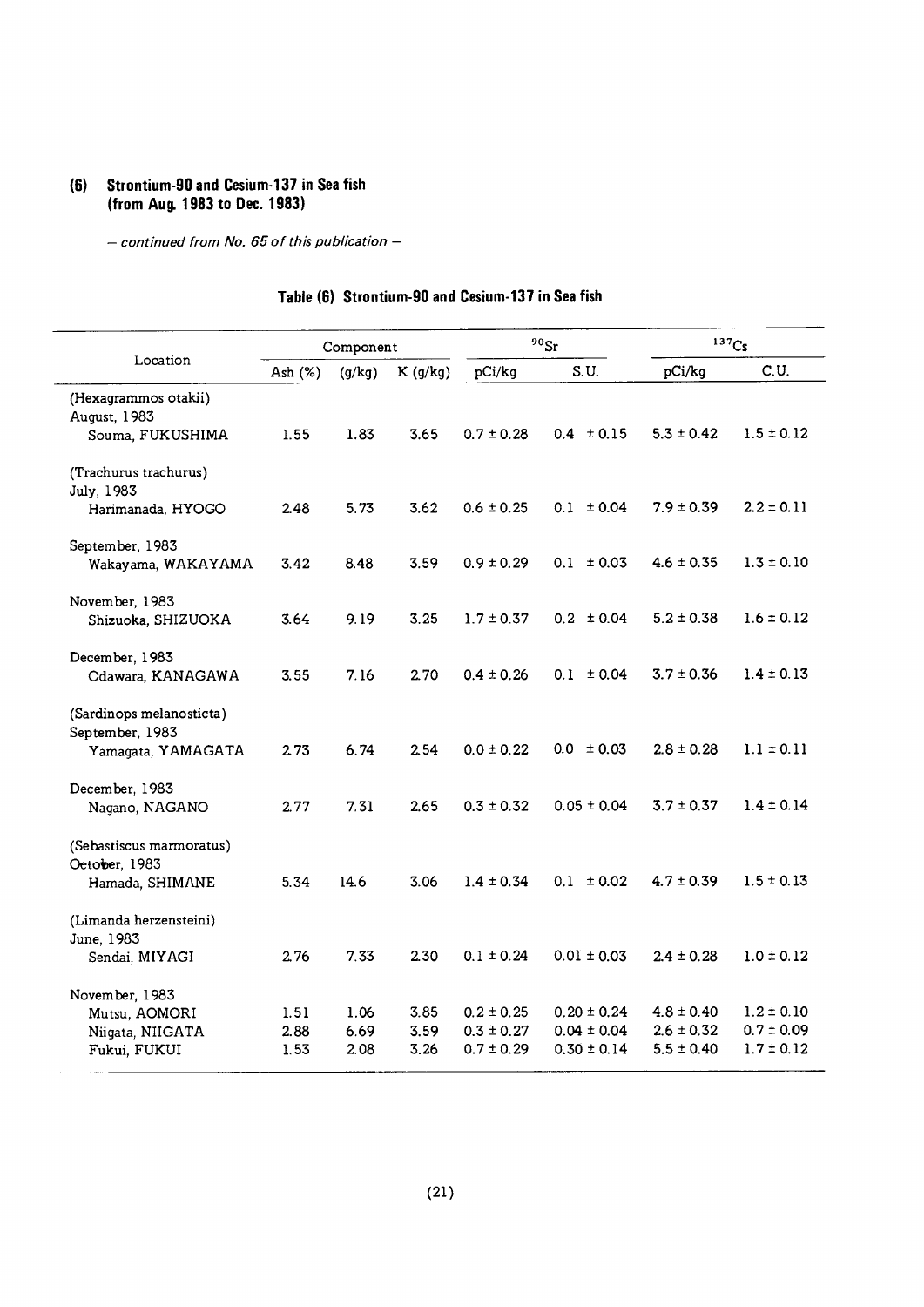|                                                                  |           | Component |         |                | 90Sr            | 137C <sub>S</sub> |                |
|------------------------------------------------------------------|-----------|-----------|---------|----------------|-----------------|-------------------|----------------|
| Location                                                         | Ash $(%)$ | (g/kg)    | K(g/kg) | pCi/kq         | S.U.            | pCi/kg            | C.U.           |
| (Spratelloides gracilis)<br>December, 1983<br>Akune, KAGOSHIMA   | 2.95      | 6.47      | 3.71    | $0.0 \pm 0.28$ | $0.0 \pm 0.04$  | $7.8 \pm 0.46$    | $2.1 \pm 0.12$ |
| (Oncorhynchus keta)<br>November, 1983<br>Urakawa, HOKKAIDO       | 1.47      | 0.467     | 4.18    | $0.1 \pm 0.28$ | $0.3 \pm 0.60$  | $6.8 \pm 0.46$    | $1.6 \pm 0.11$ |
| (Scomber japonicus)<br>September, 1983<br>Matsuyama, EHIME       | 1.29      | 0.357     | 3.09    | $0.3 \pm 0.26$ | $0.9 \pm 0.74$  | $6.3 \pm 0.37$    | $2.0 \pm 0.12$ |
| November, 1983<br>Kyoto, KYOTO                                   | 1.90      | 3.08      | 2.81    | $0.5 \pm 0.27$ | $0.2 \pm 0.09$  | $3.9 \pm 0.36$    | $1.4 \pm 0.13$ |
| (Chrysophrys major)<br>July, 1983<br>Fukuoka, FUKUOKA            | 1.39      | 0.413     | 4.51    | $0.0 \pm 0.13$ | $0.0 \pm 0.32$  | $7.4 \pm 0.28$    | $1.6 \pm 0.06$ |
| (Arctoscopus japonicus)<br>December, 1983<br>Oga, AKITA          | 2.30      | 5.01      | 2.85    | $0.1 \pm 0.26$ | $0.02 \pm 0.05$ | $3.8 \pm 0.35$    | $1.3 \pm 0.12$ |
| (Seriola quinqueradiata)<br>October, 1983<br>Hakui-gun, ISHIKAWA | 1.42      | 1.02      | 4.03    | $0.3 \pm 0.26$ | ± 0.26<br>0.3   | $9.0 \pm 0.46$    | $2.2 \pm 0.11$ |
| (Mugil cephalus)<br>August, 1983<br>Ariake, SAGA                 | 1.27      | 0.389     | 4.11    | $0.0 \pm 0.23$ | $0.0 \pm 0.60$  | $4.4 \pm 0.31$    | $1.1 \pm 0.08$ |
| November, 1983<br>Oku-gun, OKAYAMA                               | 1.35      | 0.516     | 4.11    | $1.9 \pm 0.34$ | $3.7 \pm 0.65$  | $5.0 \pm 0.35$    | $1.2 \pm 0.09$ |
| (Decapterus muroadsi)<br>September, 1983<br>Miyake-Island, TOKYO | 1.32      | 0.915     | 3.30    | $0.2 \pm 0.24$ | $0.2 \pm 0.27$  | $5.6 \pm 0.36$    | $1.7 \pm 0.11$ |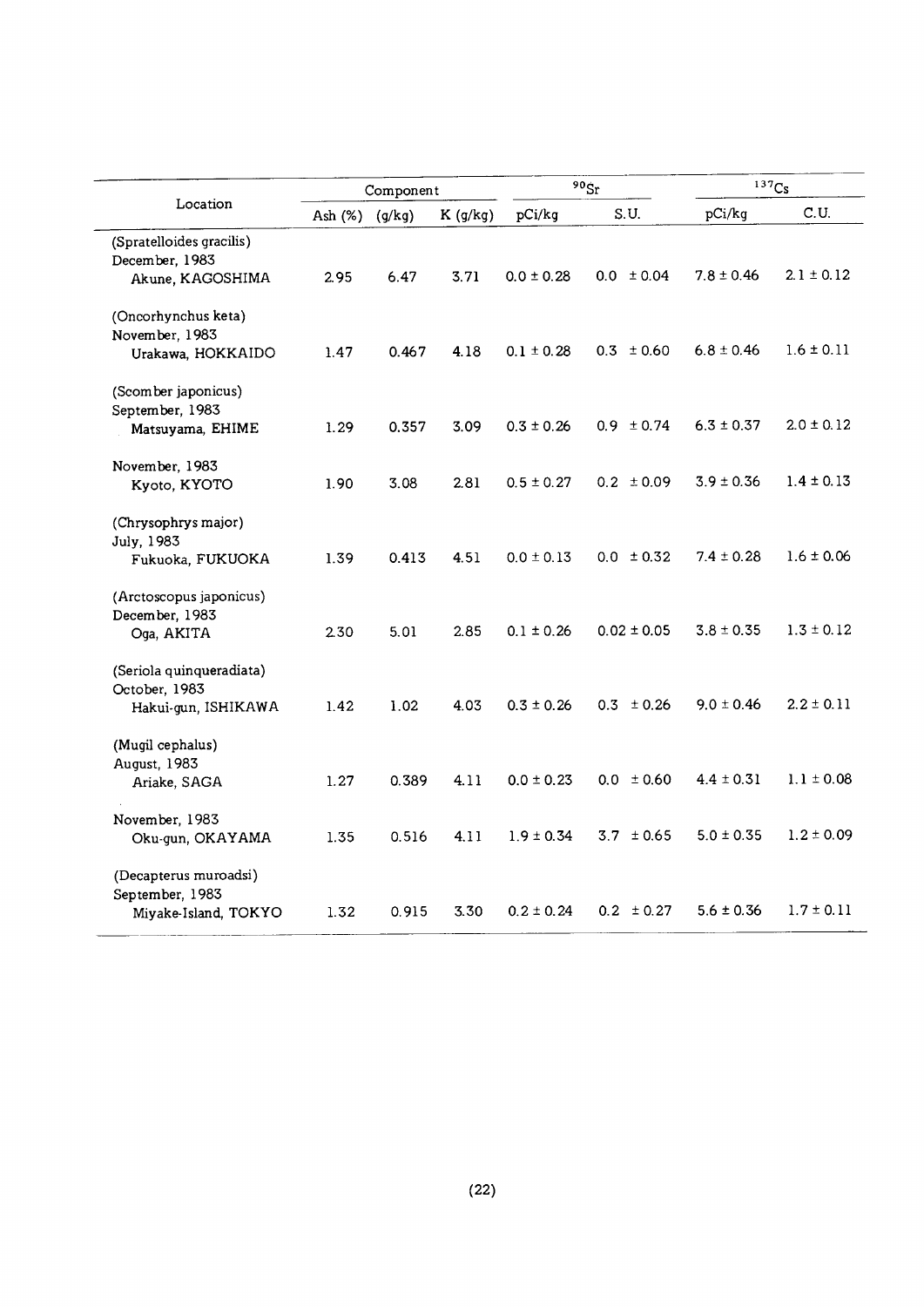#### Sea fish

| Japanese name   | English name        | Scientific name        |  |  |
|-----------------|---------------------|------------------------|--|--|
| Ainame          | Greenling           | Hexagrammos otakii     |  |  |
| Aji             | Horse mackerel      | Trachurus trachurus    |  |  |
| Iwashi          | Sardine             | Sardinops melanosticta |  |  |
| Kasago          | Scorpion-fish       | Sebastiscus marmoratus |  |  |
| Karei           | <b>Flatfish</b>     | Limanda herzensteini   |  |  |
| Kibinago        | Banded blue-sprat   | Spratelloides gracilis |  |  |
| Sake            | Salmon              | Oncorhynchus keta      |  |  |
| Saba            | Common mackerel     | Scomber japonicus      |  |  |
| Tai             | Sea bream           | Chrysophrys major      |  |  |
| Hatahata        | Japanese sandfish   | Arctoscopus japonicus  |  |  |
| Hukuragi (Buri) | Yellow-tail         | Seriola quinqueradiata |  |  |
| Bora            | Gray mullet         | Mugil cephalus         |  |  |
| Muroaji         | Horse-scad mackerel | Decapterus muroadsi    |  |  |

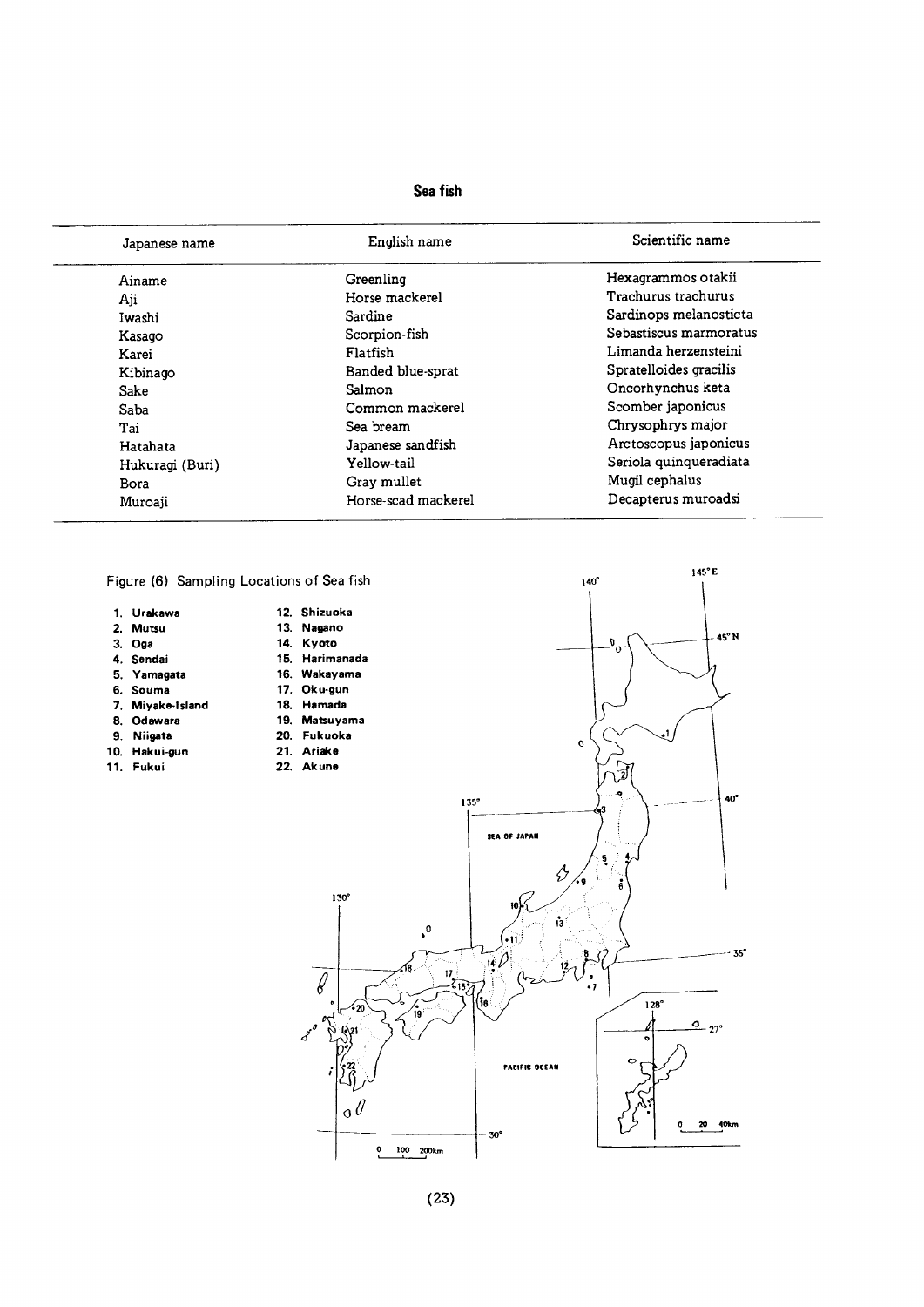## (7) Strontium-90 and Cesium-137 in Freshwater fish

 $-$  continued from No. 65 of this publication  $-$ 

|                                                          |               | Component    |             | $90$ Sr         |                | 137C <sub>S</sub> |                |
|----------------------------------------------------------|---------------|--------------|-------------|-----------------|----------------|-------------------|----------------|
| Location                                                 | Ash<br>$(\%)$ | Ca<br>(g/kg) | K<br>(g/kg) | pCi/kg          | S.U.           | pCi/kg            | C.U.           |
| (Carassius auratus)                                      |               |              |             |                 |                |                   |                |
| July, 1983                                               |               |              |             |                 |                |                   |                |
| Barato-lake, HOKKAIDO                                    | 4.41          | 13.40        | 2.88        | $45.0 \pm 1.10$ | $3.4 \pm 0.08$ | $3.4 \pm 0.31$    | $1.2 \pm 0.11$ |
| November, 1983                                           |               |              |             |                 |                |                   |                |
| Toyanogata, NIIGATA                                      | 1.25          | 1.02         | 3.75        | $5.5 \pm 0.66$  | $5.4 \pm 0.64$ | $6.1 \pm 0.51$    | $1.6 \pm 0.14$ |
| December, 1983                                           |               |              |             |                 |                |                   |                |
| Mikata-lake, FUKUI                                       | 0.95          | 0.503        | 2.94        | $3.0 \pm 0.63$  | $6.0 \pm 1.30$ | $8.5 \pm 0.64$    | $2.9 \pm 0.22$ |
| Uji, KYOTO                                               | 5.19          | 13.30        | 3.24        | $49.0 \pm 1.30$ | $3.7 \pm 0.10$ | $3.8 \pm 0.34$    | $1.2 \pm 0.10$ |
| (Cyprinus carpio)                                        |               |              |             |                 |                |                   |                |
| September, 1983                                          |               |              |             |                 |                |                   |                |
| Fukushima, FUKUSHIMA                                     | 3.23          | 8.94         | 3.07        | $31.0 \pm 1.00$ | $3.5 \pm 0.11$ | $3.9 \pm 0.37$    | $1.3 \pm 0.12$ |
| November, 1983                                           |               |              |             |                 |                |                   |                |
| Hiroshima, HIROSHIMA                                     | 1.13          | 0.706        | 3.52        | $3.0 \pm 0.48$  | $4.3 \pm 0.68$ | $7.7 \pm 0.50$    | $2.2 \pm 0.14$ |
| (Hypomesus transpacificus nipponensis)<br>December, 1983 |               |              |             |                 |                |                   |                |
|                                                          | 2.12          | 4.88         | 2.44        | $3.8 \pm 0.40$  | $0.8 \pm 0.08$ | $3.1 \pm 0.31$    | $1.3 \pm 0.13$ |
| Suwa-lake, NAGANO                                        |               |              |             |                 |                |                   |                |

## Table (7): Strontium-90 and Cesium-137 in Freshwater fish

| Japanese name | English name   | Scientific name                      |
|---------------|----------------|--------------------------------------|
| Funa          | A crucian carp | Carassius auratus                    |
| Koi           | Carp           | Cyprinus carpio                      |
| Wakasagi      | Pond-smelt     | Hypomesus transpacificus nipponensis |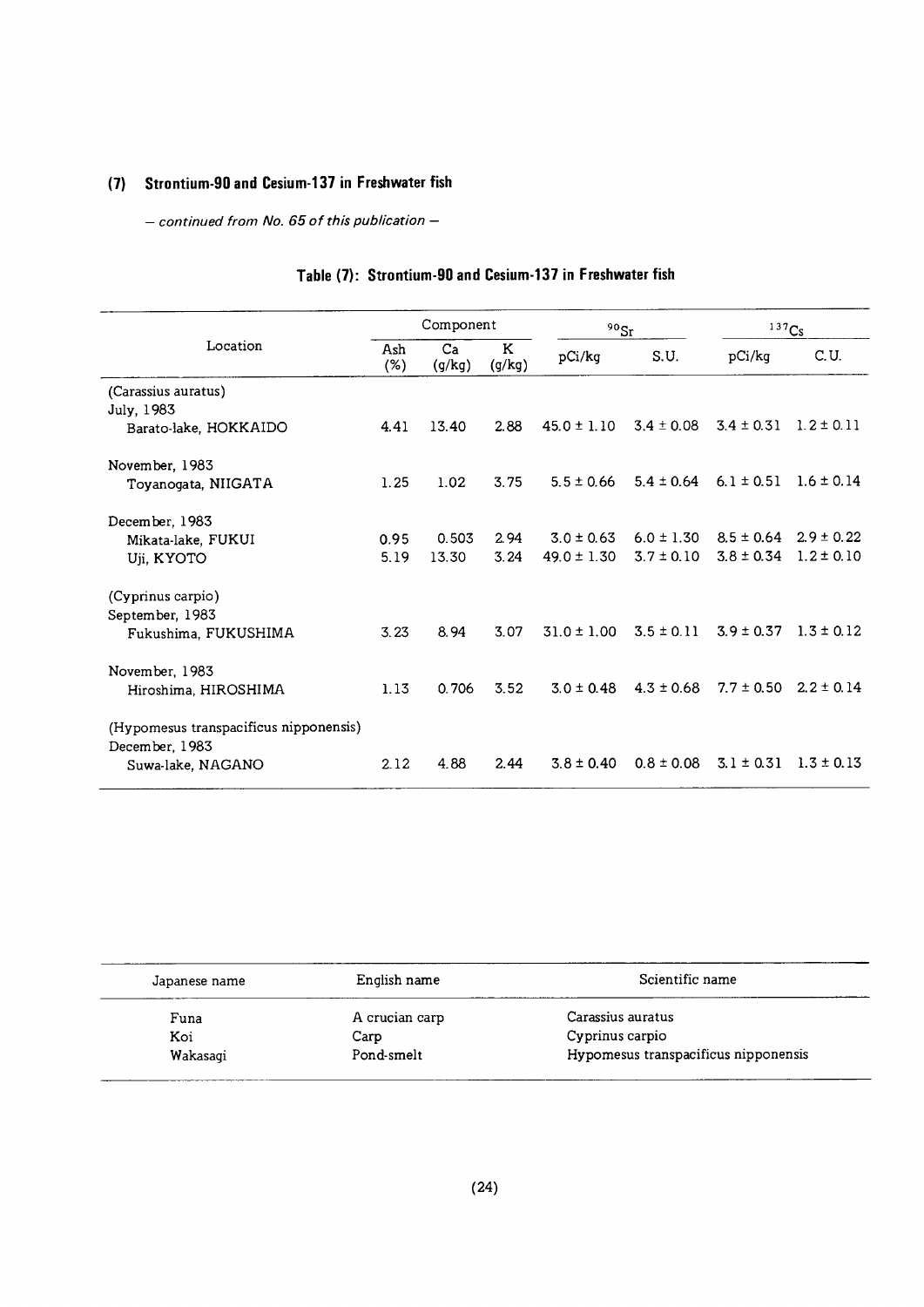

 $(25)$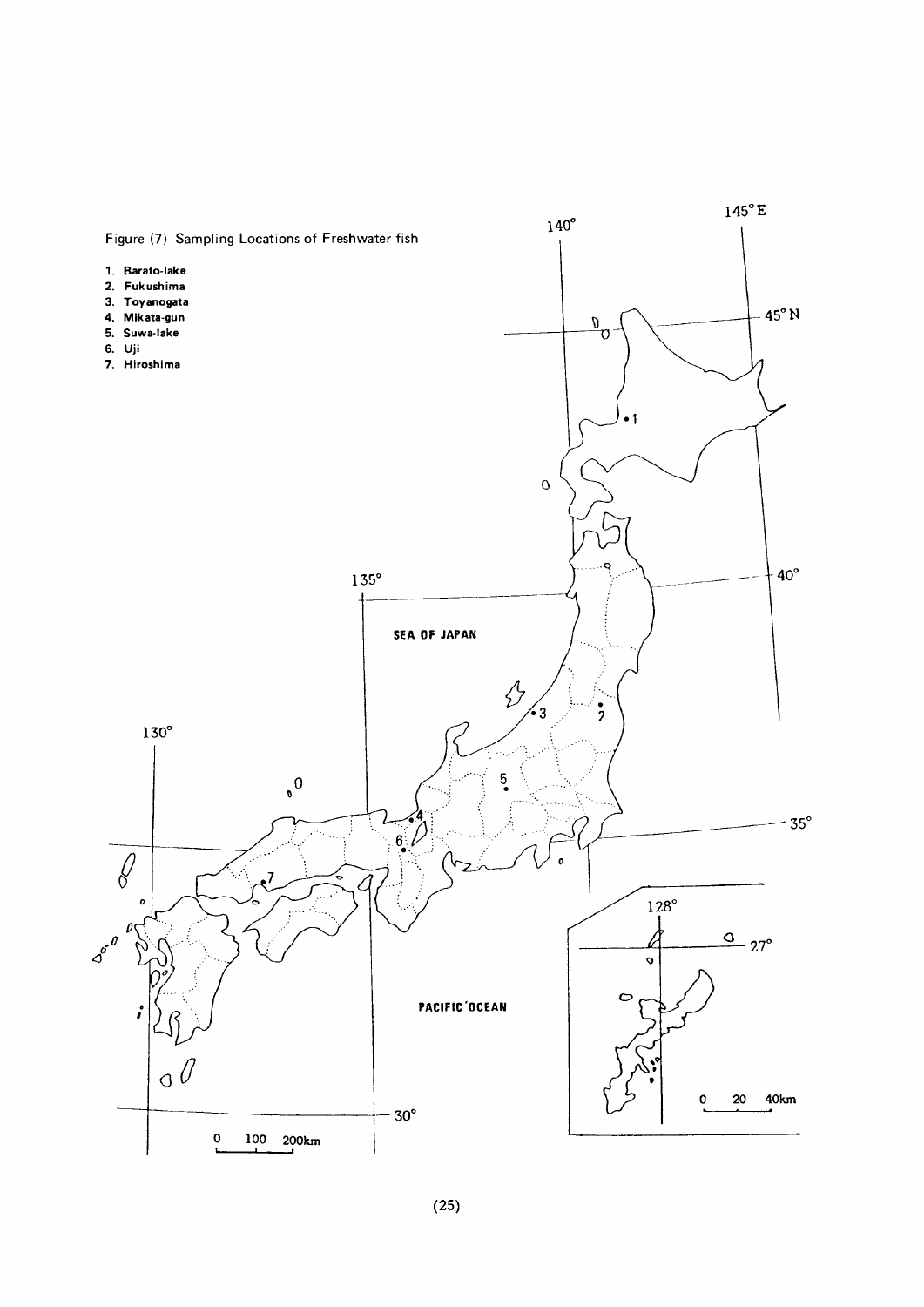## (8) Strontium-90 and Cesium-137 in Shellfish (from Jun. 1983 to Nov. 1983)

 $-$  continued from No. 65 of this publication  $-$ 

## Table (8): Strontium-90 and Cesium-137 in Shellfish

|                           |            | Component    |             | $90$ Sr                    |                 | 137C <sub>S</sub> |                |
|---------------------------|------------|--------------|-------------|----------------------------|-----------------|-------------------|----------------|
| Location                  | Ash<br>(%) | Ca<br>(g/kg) | K<br>(g/kg) | pCi/kg                     | S.U.            | pCi/kg            | C.U.           |
| (Venerupis phillipinarum) |            |              |             |                            |                 |                   |                |
| June, 1983                |            |              |             |                            |                 |                   |                |
| Kitatakagi-gun, NAGASAKI  | 2.00       | 2.29         | 1.83        | $0.04 \pm 0.37$            | $0.02 \pm 0.16$ | $1.1 \pm 0.27$    | $0.6 \pm 0.15$ |
| (Turbo cornutus)          |            |              |             |                            |                 |                   |                |
| July, 1983                |            |              |             |                            |                 |                   |                |
| Sakata, YAMAGATA          | 2.64       | 2.33         | 2.52        | $0.6 \pm 0.28$             | 0.3<br>± 0.12   | $1.5 \pm 0.24$    | $0.6 \pm 0.09$ |
| August, 1983              |            |              |             |                            |                 |                   |                |
| Hakui-gun, ISHIKAWA       | 2.92       | 2.10         | 2.26        | 0.5<br>$\pm 0.31$          | ± 0.15<br>0.2   | $1.2 \pm 0.27$    | $0.5 \pm 0.12$ |
| (Pecten yessoensis)       |            |              |             |                            |                 |                   |                |
| November, 1983            |            |              |             |                            |                 |                   |                |
| Mutsu, AOMORI             | 2.07       | 0.564        | 3.15        | ± 0.31<br>0.0 <sub>1</sub> | ± 0.55<br>0.0   | $1.6 \pm 0.31$    | $0.5 \pm 0.10$ |
| (Mytilus edulis)          |            |              |             |                            |                 |                   |                |
| July, 1983                |            |              |             |                            |                 |                   |                |
| Mutsu, AOMORI             | 2.08       | 1.10         | 2.61        | $0.02 \pm 0.28$            | $0.01 \pm 0.26$ | $1.0 \pm 0.22$    | $0.4 \pm 0.09$ |

| Japanese name | English name      | Scientific name         |
|---------------|-------------------|-------------------------|
| Asari         | Short-necked clam | Venerupis phillipinarum |
| Sazae         | Wreath shell      | Turbo cornutus          |
| Hotategai     | Scallop           | Pecten yessoensis       |
| Murasakiigai  | Mussuel           | Mytilus edulis          |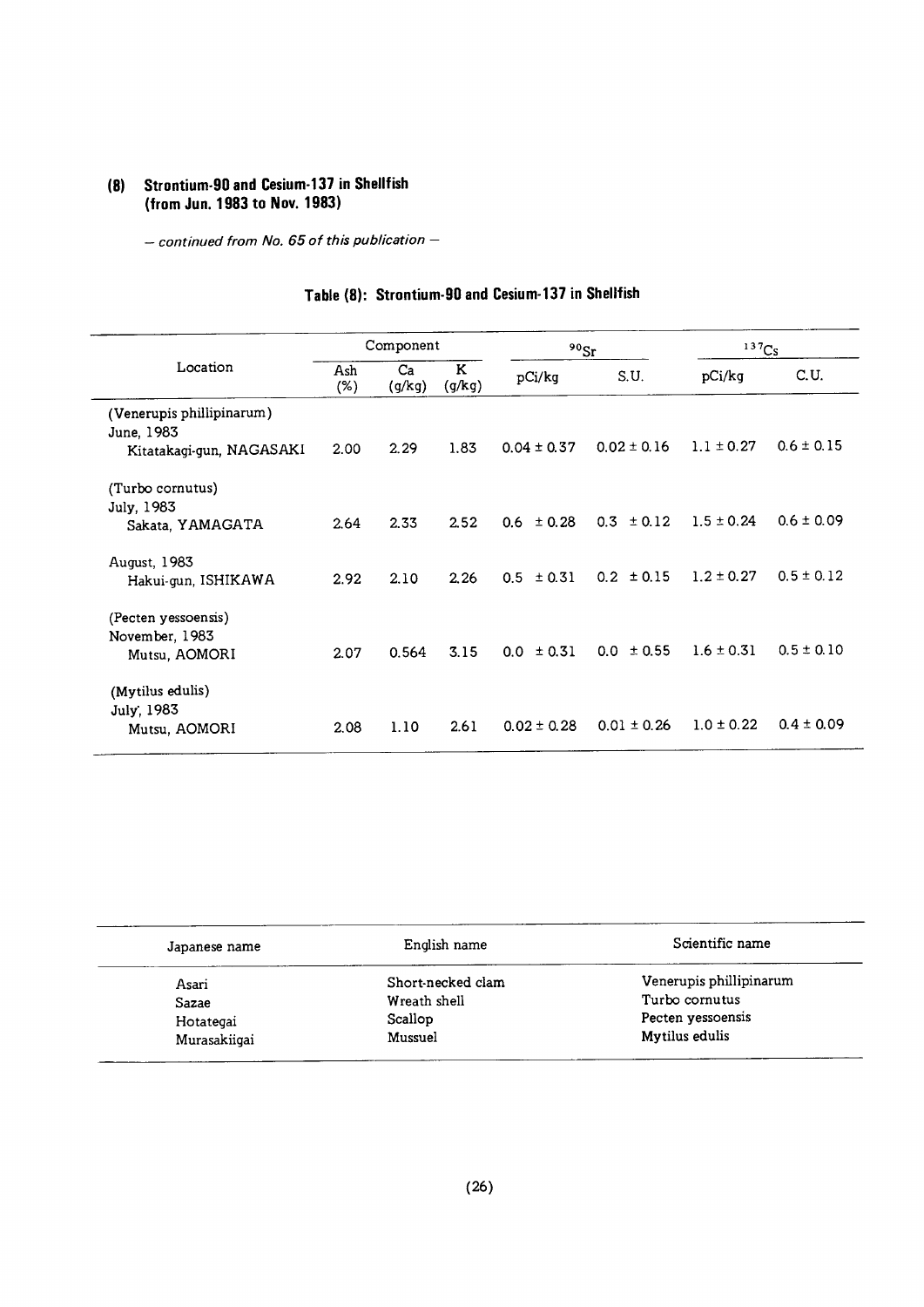

 $(27)$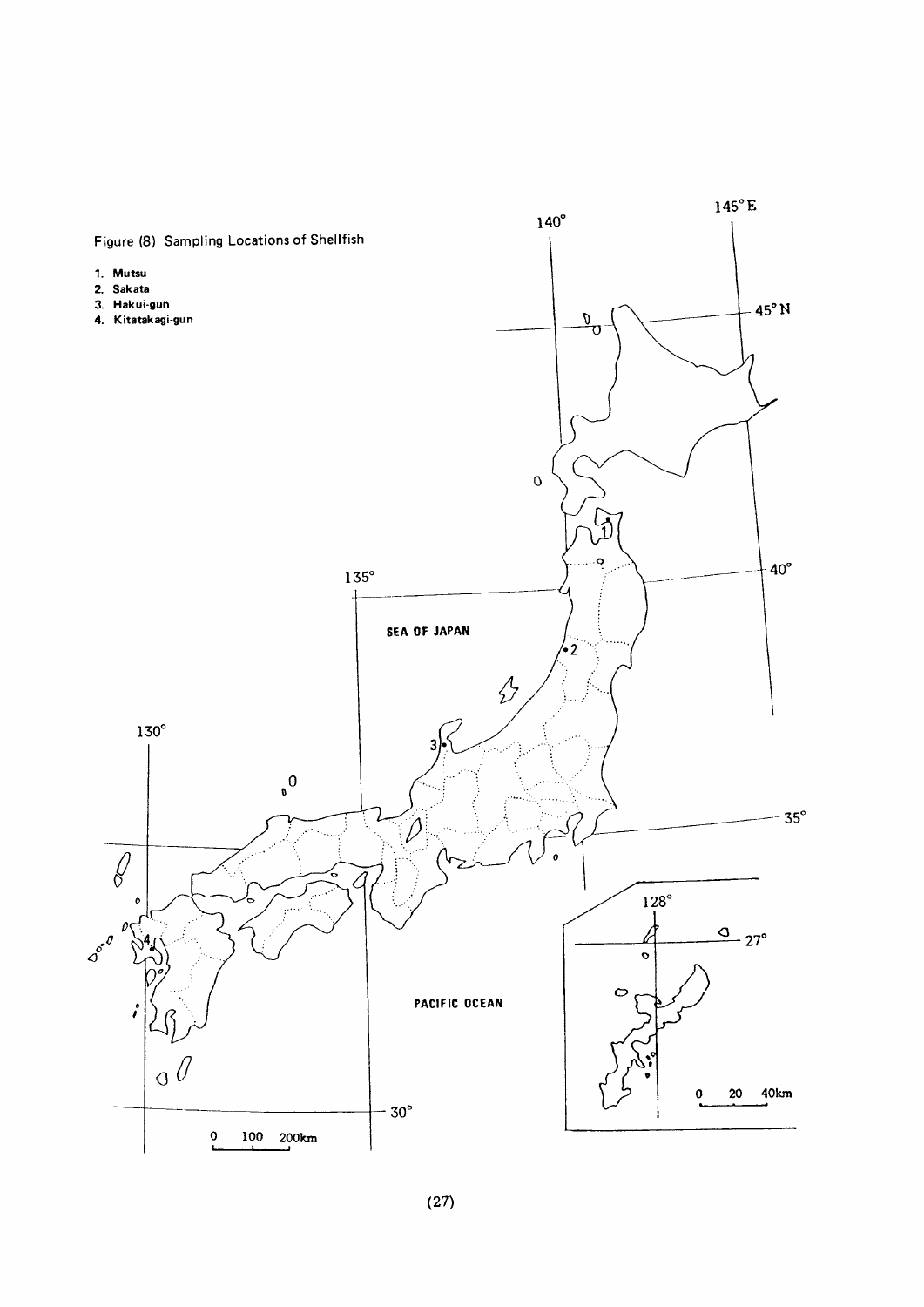## (9) Strontium-90 and Cesium-137 in Seaweeds (from May. 1983 to Jun. 1983)

 $-$  continued from No. 65 of this publication  $-$ 

|                                                     | Component  |              |             | $90$ <sub>Sr</sub> |                | 137C <sub>S</sub> |                |
|-----------------------------------------------------|------------|--------------|-------------|--------------------|----------------|-------------------|----------------|
| Location                                            | Ash<br>(%) | Ca<br>(g/kg) | Κ<br>(g/kg) | pCi/kg             | S.U.           | pCi/kg            | C.U.           |
| (Sargassum fulvellum)<br>May, 1983<br>Mutsu, AOMORI | 2.10       | 1.13         | 5.75        | $2.1 \pm 0.28$     | $1.8 \pm 0.25$ | $0.6 \pm 0.17$    | $0.1 \pm 0.03$ |
| June, 1983<br>Fukaura, AOMORI                       | 2.74       | 1.83         | 6.57        | $3.2 \pm 0.50$     | $1.7 \pm 0.27$ | $2.0 \pm 0.27$    | $0.3 \pm 0.04$ |

## Table (9): Strontium-90 and Cesium-137 in Seaweeds

| Japanese name | English name | Scientific name     |
|---------------|--------------|---------------------|
| Hondawara     | Gulfweed     | Sargassum fulvellum |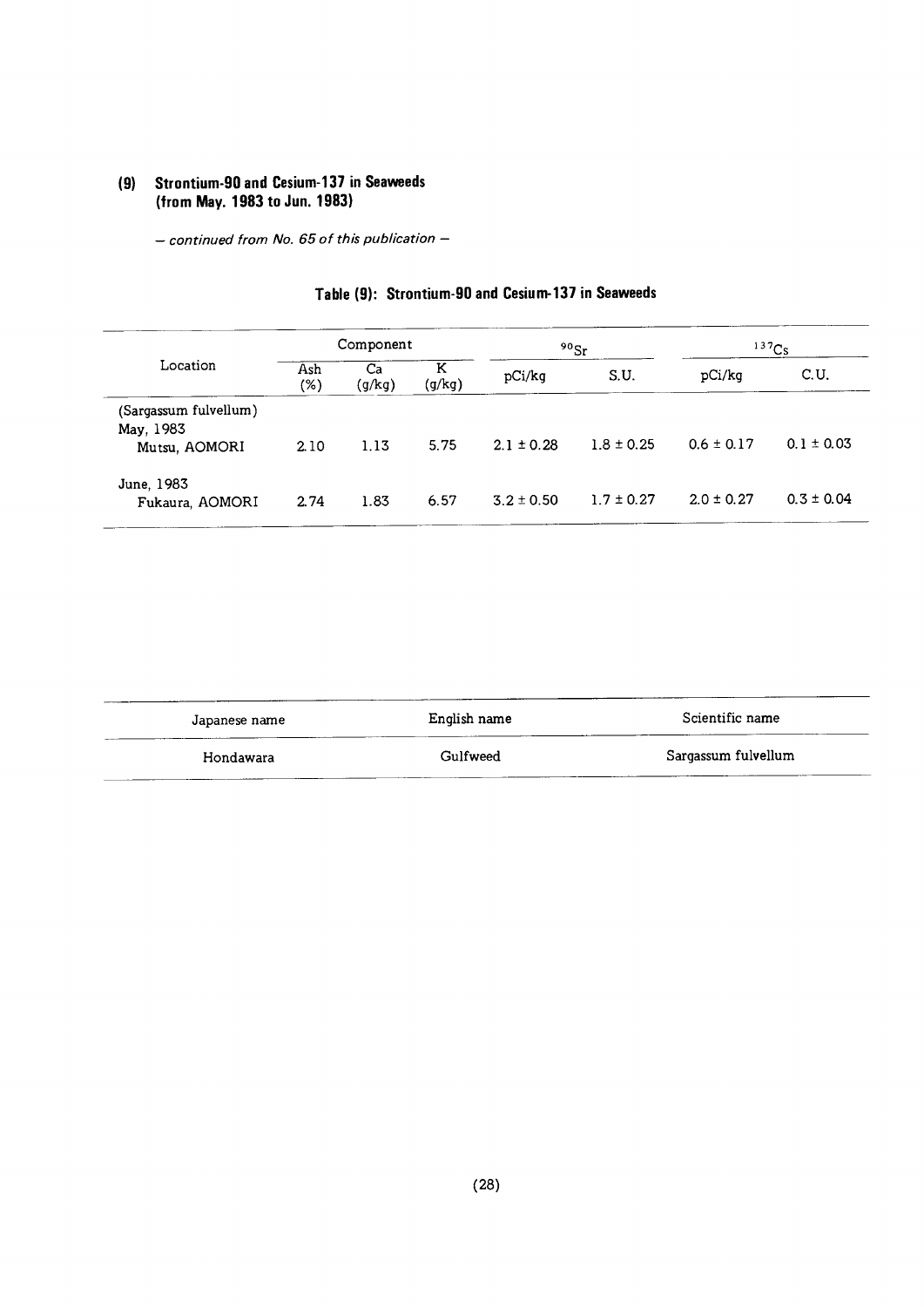